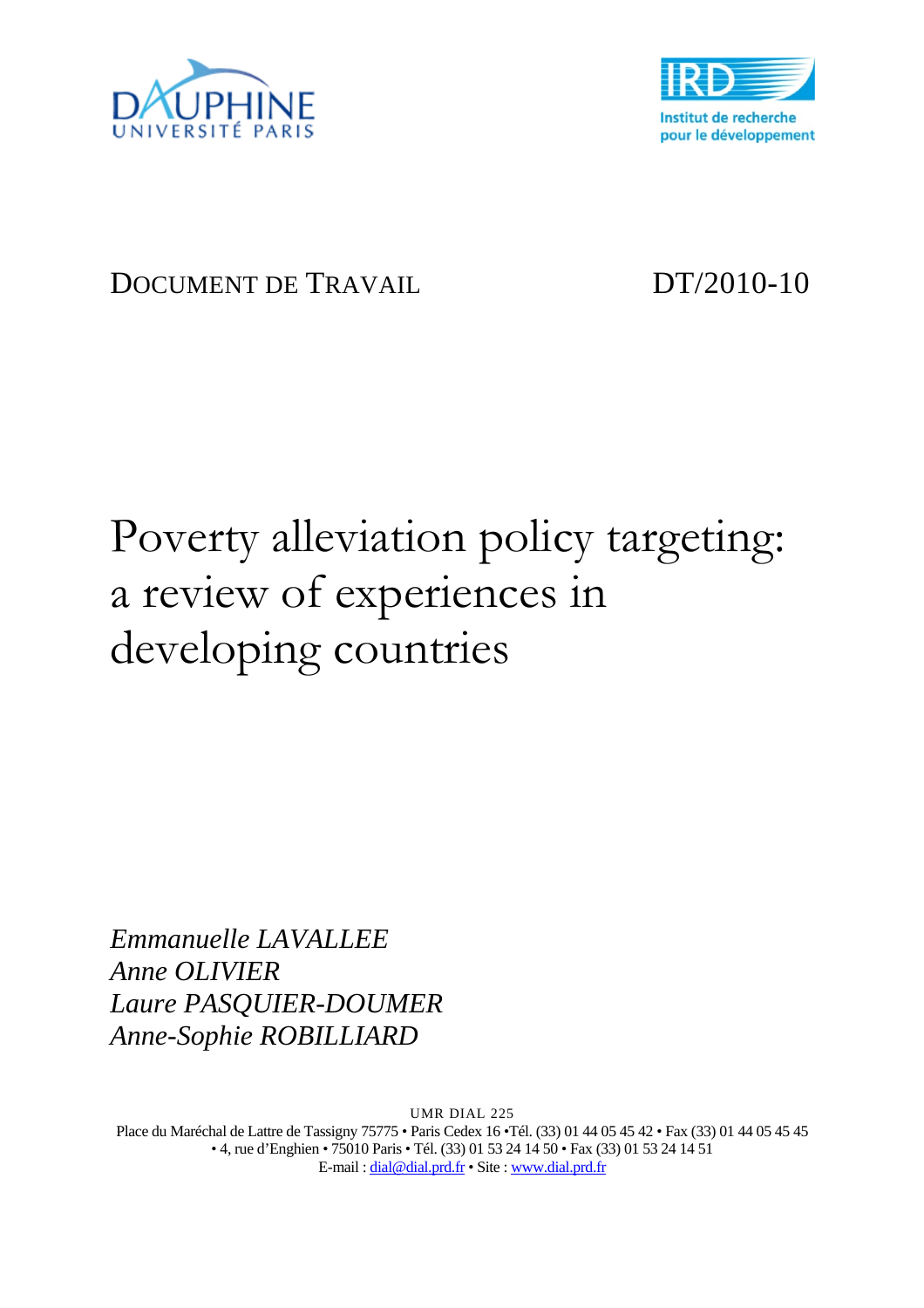#### **POVERTY ALLEVIATION POLICY TARGETING: A REVIEW OF EXPERIENCES IN DEVELOPING COUNTRIES\***

Emmanuelle Lavallée Université Paris Dauphine, LEDa UMR 225 DIAL, IRD lavallee@dial.prd.fr

Anne Olivier EHESS, UMR 225 DIAL, IRD olivier@dial.prd.fr

Laure Pasquier Doumer IRD, UMR 225 DIAL, Université Paris Dauphine pasquier@dial.prd.fr

Anne-Sophie Robilliard IRD, UMR 225 DIAL, Université Paris Dauphine robilliard@dial.prd.fr

#### **Document de travail UMR DIAL** Août 2010

#### **Abstract**

Fiscal constraints and policy changes to improve the effectiveness of programmes in reducing poverty have gradually led the international community to use tools to reach the poor. Poverty reduction policy targeting is one of them. This paper reviews targeted poverty alleviation policies in developing countries and seeks to identify the key factors that affect their performances.

**Key words :** Targeting, poverty, redistribution, developing countries.

#### **Résumé**

l

Dans un contexte de ressources budgétaires limitées et suite au constat que la croissance et l'aide publique au développement ne bénéficiaient pas forcément aux pauvres, la communauté internationale a eu recours à des outils spécifiques permettant d'atteindre en priorité les pauvres. Le ciblage des politiques de lutte contre la pauvreté est l'un de ces outils. Cet article vise à dresser un bilan des expériences de ciblage menées dans les pays en développement. Il cherche pour cela à dégager les facteurs de réussite ou d'échec de ces expériences et fait le point sur les questions qui font toujours débat.

**Mots clés :** Ciblage, pauvreté, redistribution, pays en développement.

**JEL Classification :** I38, O12, H23.

<sup>\*</sup> This research received financial assistance from the French Development Agency (AfD). Our acknowledgements to Réjane Hugounenq and the anonymous referee for their comments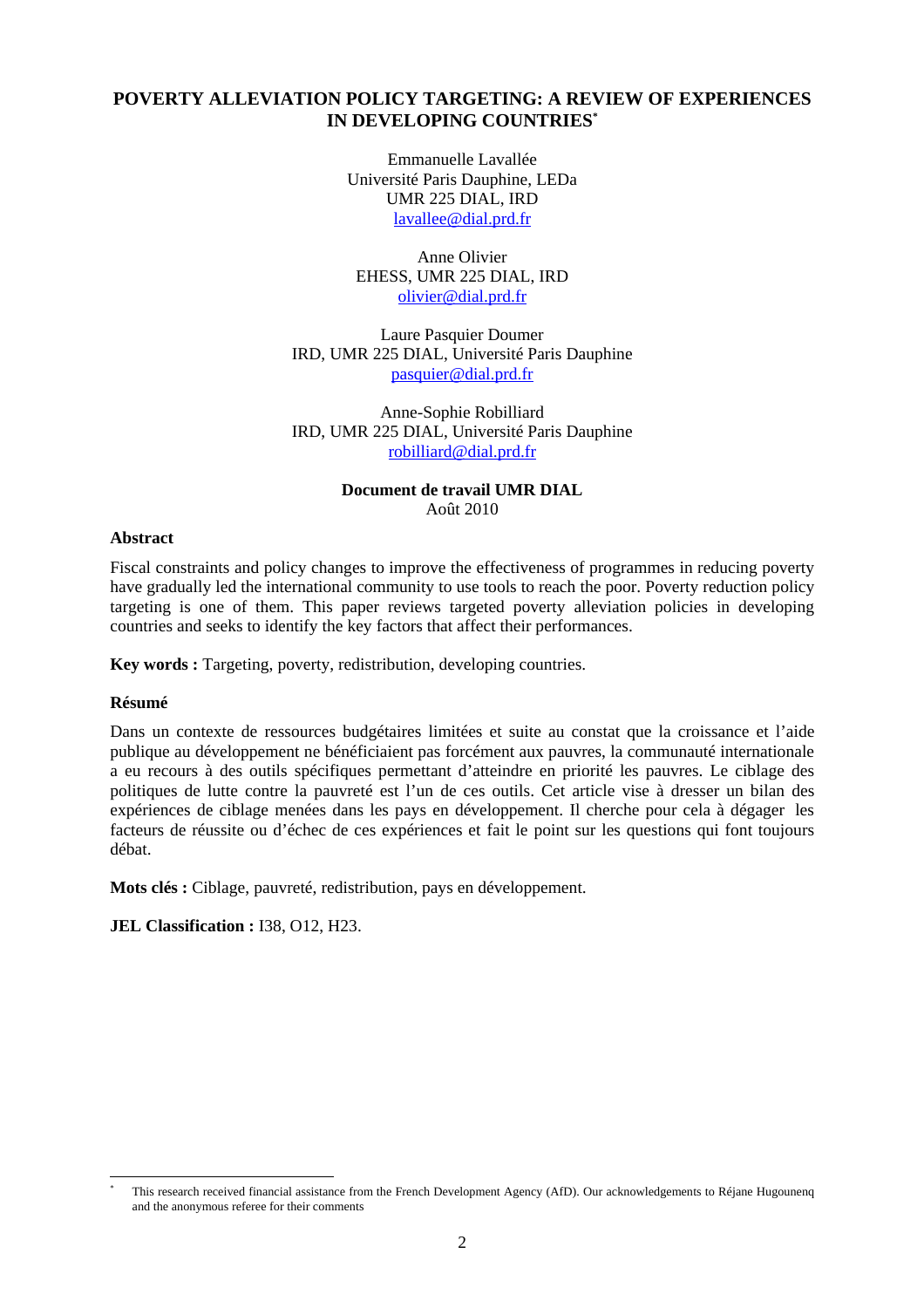#### **Introduction**

With the impending deadline set by the international community to achieve the Millennium Development Goals and especially reduce extreme poverty, the time has come to look at the performances of poverty alleviation policies. A number of these policies are targeted. The term "targeting" refers to concentrating the poverty reduction programme's resources on the poor or most vulnerable populations. The use of targeted policies in developing countries started in the 1980s to offset the structural adjustment programmes' effects on living conditions while maintaining the fiscal restraint imposed by these programmes. The 1990s saw a turnaround in aid to the developing countries culminating in poverty alleviation being one of the international community's main goals. Targeting no longer plays a supporting role, but is now a fully-fledged tool in the quest for more effective poverty reduction. Targeting can indeed be particularly appealing where resources are scarce, since greater poverty reduction is believed to be achieved if resources are concentrated among poor households rather than spread across the entire population under a universal policy.

Nevertheless, poverty alleviation policy targeting raises a host of practical, ethical and political problems, especially in developing countries. The very identification of the households or individuals to be targeted is problematic. It calls for consideration of the resources required and costs associated with the identification of the targeted populations. Moreover, targeting is actually a complex instrument covering a wide range of mechanisms designed to select individuals, households and even population groups defined by geographic or demographic criteria (women, children, the elderly and ethnic minorities).

The purpose of this study is to review targeting experiences in developing countries drawing on the large body of academic and operational literature that has grown up around this subject since the 1990s. It sets out, more specifically, to identify the key factors affecting targeting performance and take stock of the questions still being debated today. First, however, note that the World Bank dominates thinking on targeting. In fact, most of the studies on this subject have been produced by its members.

This study is laid out as follows. The first section presents the conceptual framework surrounding targeting efficiency. The second section sets out the problems raised by the implementation of targeted poverty reduction policies. The third section provides an overview of the different poverty alleviation policy targeting mechanisms. This section looks at the respective advantages and disadvantages of these different methods and the conditions required to implement them and maximise their effectiveness. Lastly, the fourth section sums up the lessons that can be drawn from the poverty reduction policy targeting experiences in developing countries.

#### **1 Targeting: an ideal tool in theory …**

Fiscal constraints and the realisation that growth and official development assistance were not necessarily helping the poor have led the international community to use tools to reach the poor. Poverty reduction policy targeting is one of these tools.

#### *1.1 Definition of targeting*

 $\overline{a}$ 

What can be done to make the poor the prime beneficiaries of poverty reduction policies? Two solutions are possible. The first is to invest poverty alleviation resources in the sectors that help the poor the most, such as primary education and primary healthcare.<sup>1</sup> The second solution is to identify the poor to be able to allocate the benefits of a programme exclusively to them. In this way, the poor are "targeted" such that they are the sole beneficiaries of the programme or policy. One possible definition of poverty reduction policy targeting is hence the selection of individuals or households considered to be poor from among the population.

<sup>&</sup>lt;sup>1</sup> This type of policy is often called "broad targeting", as opposed to the "narrow targeting" studied in this paper. See Van de Walle (1998), for example, for a discussion of "broad targeting".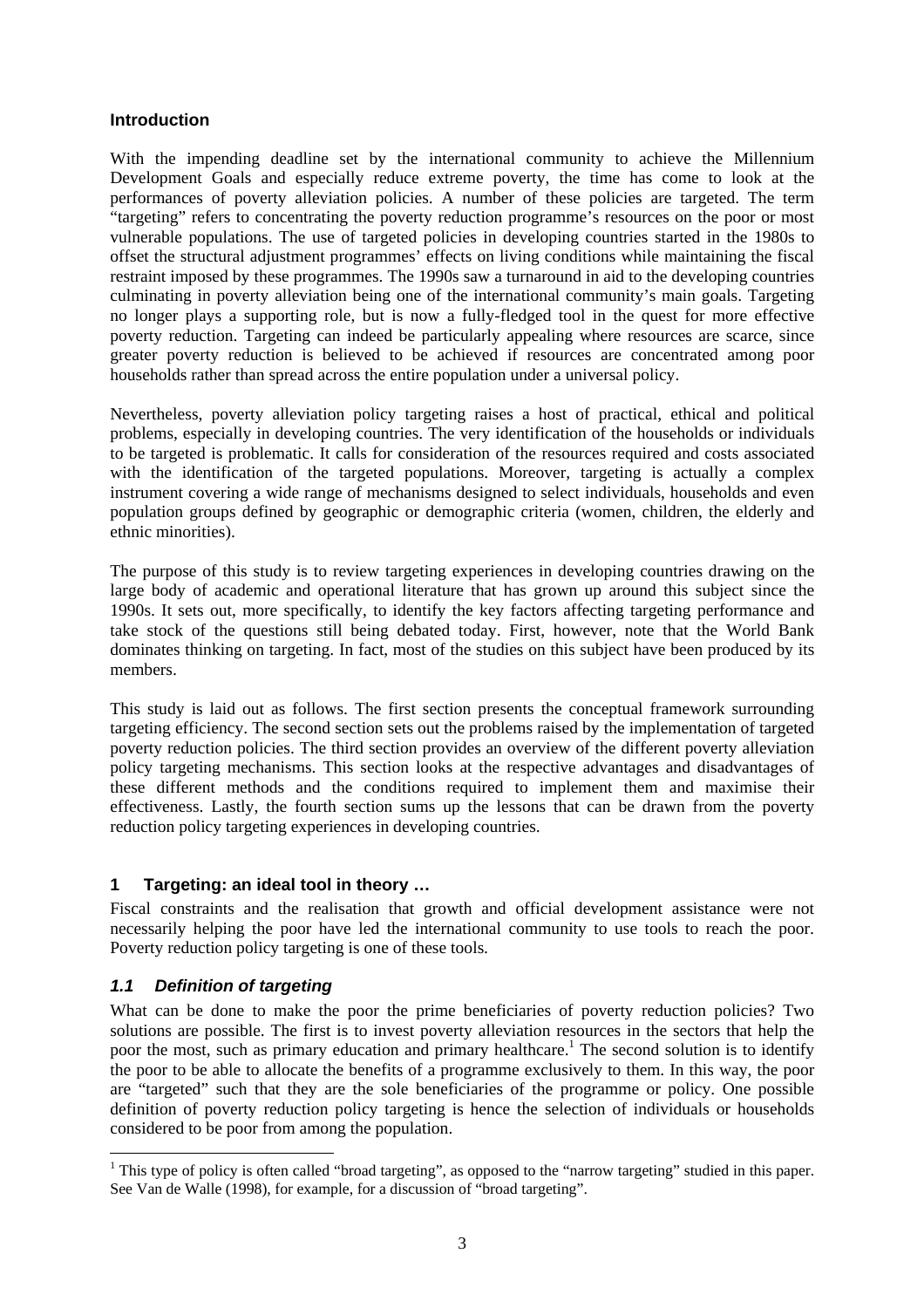Although targeting can be geared to different concepts of poverty, targeted policies generally adopt the monetary approach. This approach defines as poor those individuals or households whose income is below a certain threshold. Nevertheless, other approaches to poverty can be taken such as basic needs or capabilities, to coin the terms used by Amartya Sen.

Among the poverty alleviation policies, targeting generally applies to policies in the social sectors such as education, healthcare and nutrition. It can also concern infrastructure development, energy distribution and water supply policies, and, in a more cross-cutting manner, urban and rural development policies. It is not so much the sector as the type of intervention that determines whether a policy can be targeted. Coady, Grosh and Hoddinott (2003) define five types of interventions particularly suited to targeting: direct cash transfers, in-kind transfers, public works, price subsidies and social funds<sup>2</sup> (these intervention types are presented in detail in Table 1). Three of them – direct cash transfers, in-kind transfers and public works – have the particularity of being able to be conditioned on the recipients' compliance with certain obligations such as sending their children to school and taking them for health check-ups.

| Type<br>of       | Description                                                    | Possibility    | of |
|------------------|----------------------------------------------------------------|----------------|----|
| intervention     |                                                                | conditionality |    |
| Direct<br>cash   | Pay money to targeted individuals or households regularly or   | Yes            |    |
| transfers        | on an ad-hoc basis                                             |                |    |
| <b>Transfers</b> | in Offer the targeted population transfers in the form of free | Yes            |    |
| kind             | meals, nutritional supplements or food stamps, healthcare,     |                |    |
|                  | registration fee waivers, etc.                                 |                |    |
| Targeted         | Subsidise poor households' consumption of certain goods such   | Yes            |    |
| subsidies        | as water, gas, electricity, foodstuffs, building materials,    |                |    |
|                  | healthcare and loans                                           |                |    |
| Public works     | Offer the targeted population public works employment in       | Yes            |    |
|                  | exchange for a wage or food                                    |                |    |
| Social funds     | Invest in infrastructures intended for the poor                | N <sub>0</sub> |    |

#### **Table 1: The types of intervention suited to targeting**

Source: The authors, adapted from the classification proposed by Coady, Grosh and Hoddinott (2003)

#### *1.2 The theoretical effectiveness of targeting*

 $\overline{a}$ 

Targeting is geared to the challenges of poverty alleviation in two ways. Firstly, it allows for programmes to be put in place that are specifically designed to meet the needs of the poor. Secondly, by concentrating the resources among the poor, targeting offers a more efficient use of resources than a universal policy.

Figure 1 illustrates this second point in graph form assuming perfect access to information. This strong hypothesis implies that each individual's income can be identified accurately and at zero cost. The graph's ordinate is income Y observed among the population. Its abscissa is the population ranked by income level. The line  $(Y_{min} Y_{max})$  represents the initial distribution of income corresponding to each centile of the distribution. Denoting by z the poverty line, we obtain in  $Z$  that  $P\%$  of the population has an income below or on the poverty line.

 $2$  This classification has the advantage of homing in on the intervention types suited to targeting. However, the classification's internal consistency is debatable. For example, social funds can partially cover the other types of interventions, especially when they are used to finance public works programmes or transfers. Public works could be seen as a transfer in cash or in kind conditional on the work of the defined public works programmes.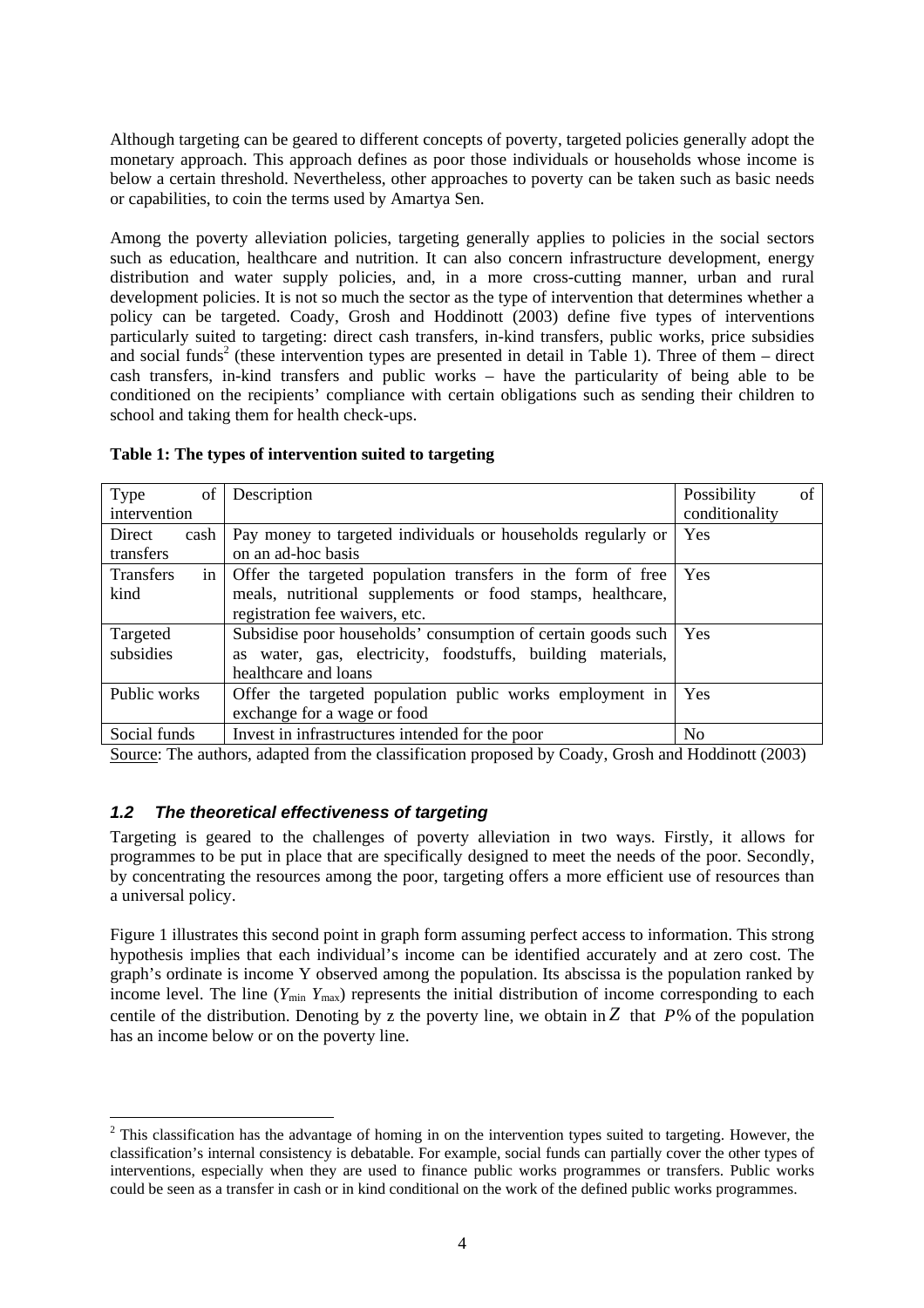

**Figure 1: Representation of the distributive effects of a targeted poverty reduction programme and a universal poverty reduction programme** 

Let's assume that the government puts in place a universal direct cash transfer policy, i.e. that it allocates the same sum of transfers to all individuals. This policy is reflected by a new income distribution represented on the graph by the line (*UU*'), parallel to the initial distribution.

Let's now assume that the government uses the same budget to implement a policy of targeted cash transfers, i.e. that it allocates a transfer solely to those people below the poverty line. Let's assume, moreover, that the sum of this transfer is equal to the difference between the poverty line and their income. This policy affects solely the incomes of the poor and is reflected by a new income distribution for the poorest P% represented by segment zZ. The population's new income distribution is made up of the segments  $[zZ]$  and  $[ZY_{\text{max}}]$ .

For a given budget (area A equals area C), this graph shows the targeted policy's superiority at reducing poverty. The programme of universal transfers may well have reduced the proportion of poor from P to P'. The poverty gap<sup>3</sup>, equal before any transfers to the area  $(A+B)$ , the grey area on the graph, has been reduced by area B (striped area). However, part of the transfers for a sum equal to area C has been paid to individuals living above the poverty line, which is totally ineffectual for poverty alleviation. In the case of the targeted transfers, the sum of transfers has eradicated poverty since both the number of poor and the poverty gap now stand at zero (reduction of the poverty gap equal to A+B). Moreover, the transfers have been exclusively directed at those who need them the most.

Therefore, in a situation of perfect information and assuming there is no change in behaviour, targeted policies are indisputably preferable to universal allocation policies since they increase the programme's poverty reduction effectiveness for the same cost.

 $3$  The poverty gap is the total sum of transfers that would need to be paid to poor households for them to break out of poverty, i.e. for each poor household's income to be at least equal to the poverty line.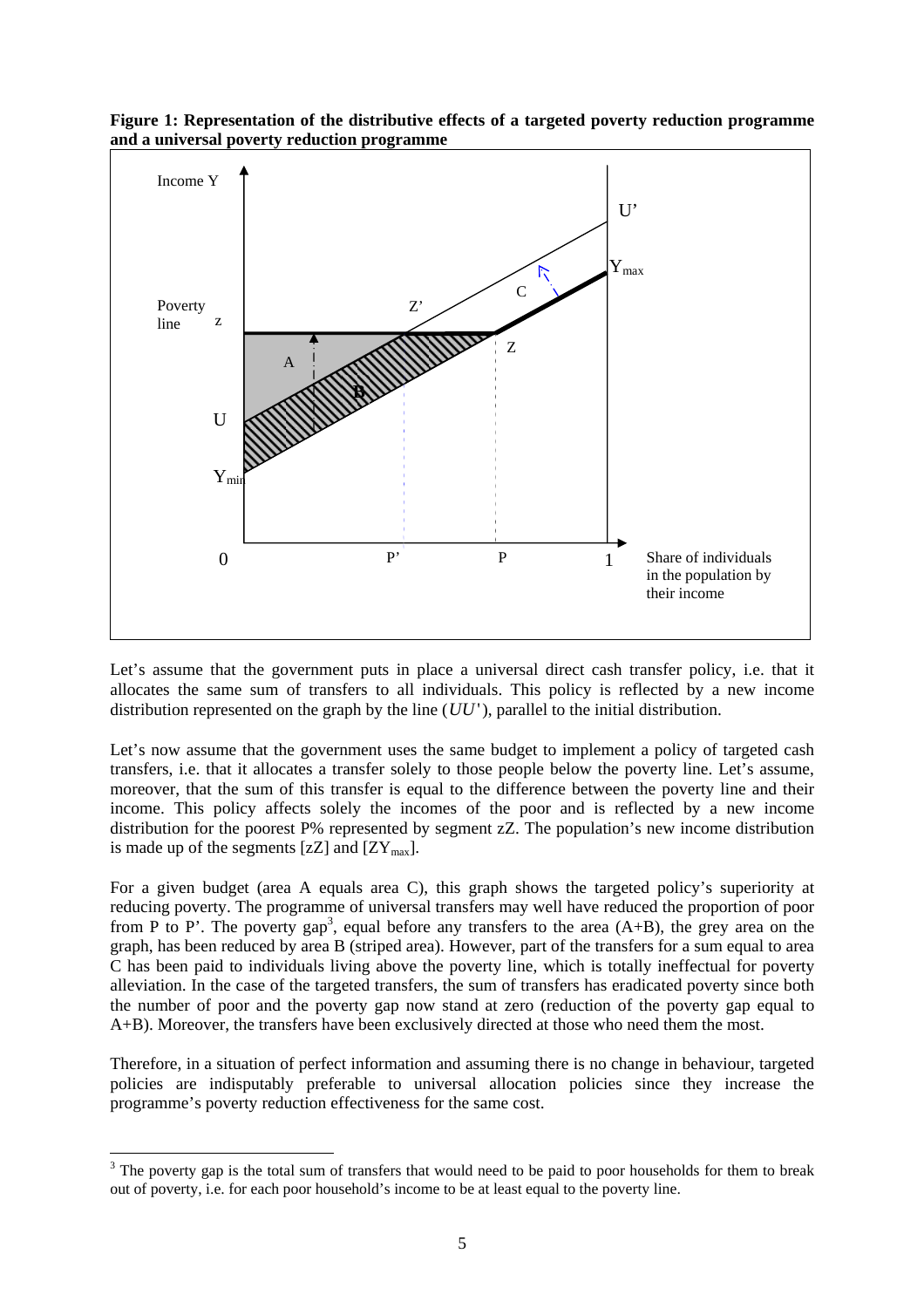#### **2 … hard to implement in practice**

In theory, for a given budget, concentrating poverty reduction action among poor households or individuals is the most effective way to reduce poverty. In practice, a number of elements complicate the implementation of targeted policies and can alter their effects. The situation of each household or individual with regard to poverty is not normally known. Targeting therefore has to identify who is poor and who is not poor. This identification is never perfect. It has to contend with the complexity and different costs of the mechanisms used to bring to light or collect information on the individuals' poverty levels. Secondly, by excluding part of the population from the beneficiaries, targeting deprives the targeted policy of political support. This lack of support can find expression in the underfunding or shelving of targeted policies.

#### *2.1 Imperfect access to information*

Contrary to the theoretical example presented above, we live in a world of imperfect information. Consequently, poverty reduction programme administrators do not normally know who the poor are. The strategies they put in place cannot perfectly identify the poor. Imperfect information hence exposes targeting to two types of identification errors: inclusion errors and exclusion errors.<sup>4</sup>

Inclusion errors, also known as Type II errors (Smolensky *et al.*, 1995) or *E-mistakes* for *"Excessive coverage"* (Cornia and Stewart, 1995), occur when persons who are not initially targeted benefit from the programme or policy. In the case of a programme targeting the poor, inclusion errors concern all non-poor individuals benefiting from the programme. This is represented in Table 2 by the value *NP<sup>B</sup>* equal to the number of non-poor ( *NP* ) benefiting from the programme.

Exclusion errors, also known as Type I errors or *F-mistakes* for *"Failure to cover"*, occur when targeted persons do not benefit from the programme, i.e. poor individuals are excluded from the programme. The exclusion error is measured in Table 2 by the value  $P^{NB}$ , which is the number of poor  $(P)$  not benefiting from the programme.

The worst targeting occurs when no poor individual is reached while all the non-poor benefit from the programme. Conversely, the best targeting occurs when the two identification errors equal zero:  $NP^B$  =  $\overrightarrow{P}^{NB} = 0$ .

|                                 | Poor                                       | Non-poor                         |
|---------------------------------|--------------------------------------------|----------------------------------|
| Population of beneficiaries     | $\bm{D}^L$                                 | $NP^B$<br>Inclusion error $(II)$ |
| Population of non-beneficiaries | $D$ <sup>NB</sup><br>Exclusion error $(I)$ | $NP^{NB}$                        |

#### **Table 2: Targeting errors**

 $\overline{a}$ 

In practice, no targeting produces either of these extremes, especially the sought-after extreme whereby the two errors are zero. Yet the effectiveness of a poverty reduction policy is sensitive to both of these types of errors. Inclusion errors waste resources in that part of the programme's resources are transferred to people who should not receive them. These errors therefore raise the cost of the programme without improving its effectiveness. They also reduce the programme's *vertical* efficiency. By transferring resources to non-poor individuals, the programme increases vertical inequalities, i.e. inequalities between individuals with different incomes, here the poor and the non-poor (Ravallion, 2004).

Exclusion errors reduce the programme's cost, but diminish its efficiency since part of the transfers do not reach the persons targeted by the programme. The programme's poverty alleviation impact decreases in proportion. These errors moreover impede the programme's *horizontal* efficiency by

<sup>&</sup>lt;sup>4</sup> The distinction between the two types of errors can be found in the literature in 1970, in an article by Weisbrod who defines the vertical and horizontal efficiency of targeting.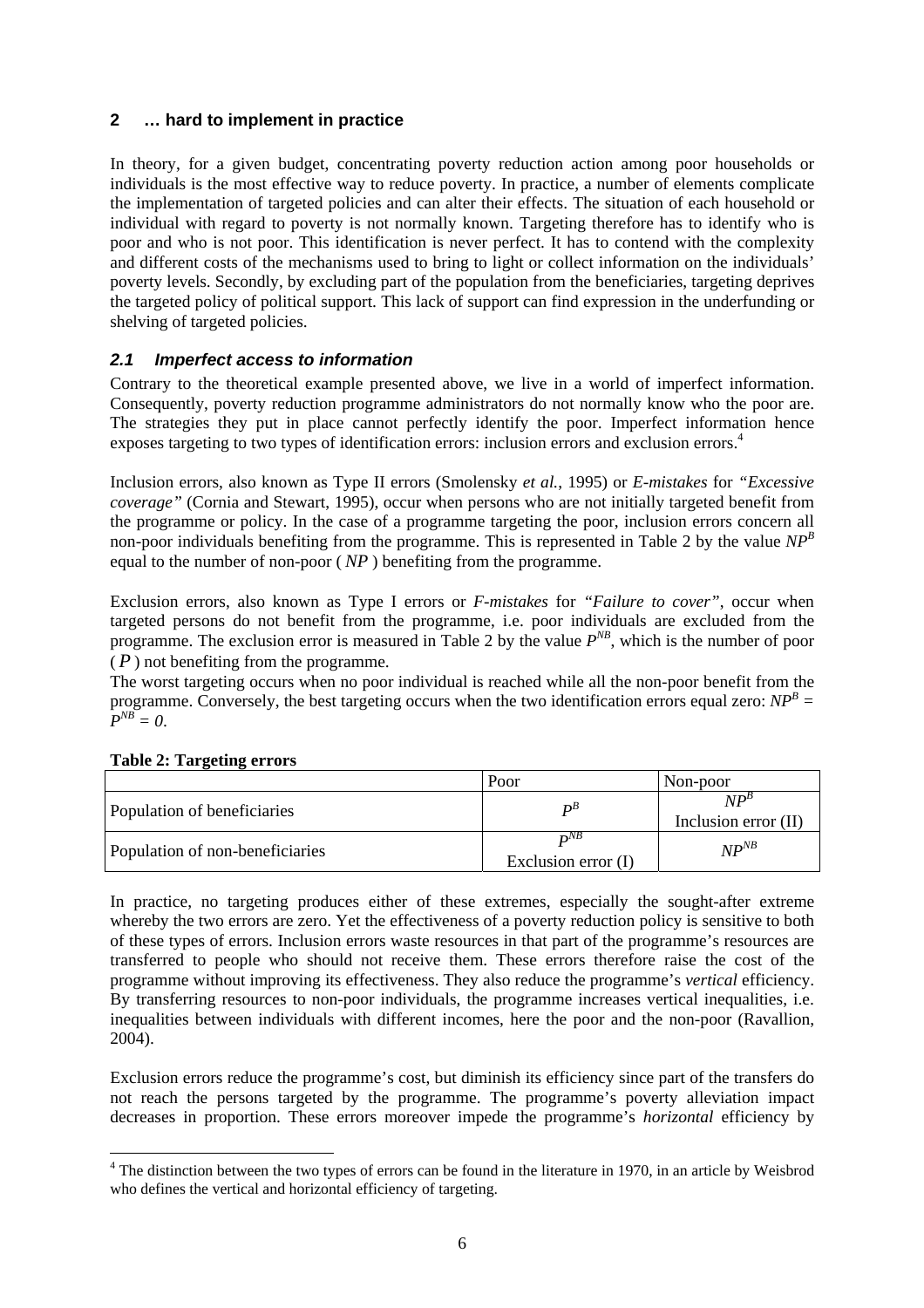creating inequalities between individuals with the same incomes before the programme was put in place. These horizontal inequalities can create resentment and social instability (Bibi and Duclos, 2007).

Inclusion and exclusion errors need to be minimised if the effectiveness of the targeted policies is to be improved. However, it is hard to reduce one type of error without increasing the other. So a tradeoff between the two types of error is often necessary. Basically, the definition of extremely strict targeting criteria reduces waste (*leakage*), but generally undercuts the coverage of poor individuals (*undercoverage*).<sup>5</sup> On the other hand, broadening the targeted population coverage generally results in part of the non-targeted population being included. The extreme example is where a universal policy reaches all the poor, but also all the non-poor and therefore maximises the inclusion errors.

#### *2.2 Information hide-and-seek*

Imperfect information means that instruments have to be found to separate out the poor from the nonpoor. In practice, two tools have been developed to this end: self-targeting and the collection of information on household living conditions.<sup>6</sup>

Self-targeting consists of providing incentives to encourage participation by the poor while discouraging participation by the non-poor. In other words, these incentives lead the poor, via their participation in the programme, to disclose their living conditions. The incentives are such that the costs of participating in the programme differ between the poor and the non-poor, with the costs being higher for the non-poor.<sup>7</sup> The purpose of collecting information on household living conditions,  $\overline{\ }$ however, is to determine whether programme candidates satisfy the eligibility conditions.

Yet neither of these two instruments is perfect. The effectiveness of self-targeting programmes critically depends on the validity of the assumption on which the self-targeting mechanism is based. If the differences in the costs of programme participation are small, the non-poor can benefit from the programme just as much as the poor, if not more if they are better informed. In addition, self-targeting mechanisms can prove particularly stigmatising for poor households. If the loss of social standing induced by participating in the programme has too high a psychological or social cost for certain poor households, then the self-targeting mechanism can end up excluding targeted beneficiaries.

In the case of using information on household living conditions, targeting efficiency – or more generally programme effectiveness – depends to a large extent on the quality of the available or collected data. Data quality is closely associated with a country's institutional capacities. The collection of high-quality data calls for skilled manpower, considerable statistical capabilities, but often also substantial management, financial control and logistical capacities. Yet these resources are relatively thin on the ground in low-income countries (Smith and Subbarao, 2003). The efficiency of targeting using information on living conditions is therefore closely linked with the institutional capacities of the country in which it is implemented.

Irrespective of whether the data are collected or already exist, another risk lies in the disincentive effects of setting an eligibility criterion: individuals may be encouraged to change their behaviour to benefit from a targeted policy. For example, non-poor households may move to meet targeted policy selection criteria based on a geographic criterion. When targeting calls for data collection, a programme open solely to households with income below a certain threshold may prompt some

<sup>&</sup>lt;sup>5</sup> The reasons for this exclusion of poor individuals depend on the targeting method and are consequently presented in the sections describing these methods.

<sup>6</sup> The term "living conditions" is used here to broadly cover a number of definitions of poverty. Depending on the given programme's definition of poverty, the information will concern household consumption or income, satisfaction of basic needs, access to infrastructures, etc.

 $7$  This targeting method is described in detail in Section 3.3.

<sup>&</sup>lt;sup>8</sup> Depending on the targeting methods used, which are detailed in the following section, information is collected either by the programme or upstream where the programme uses already existing data.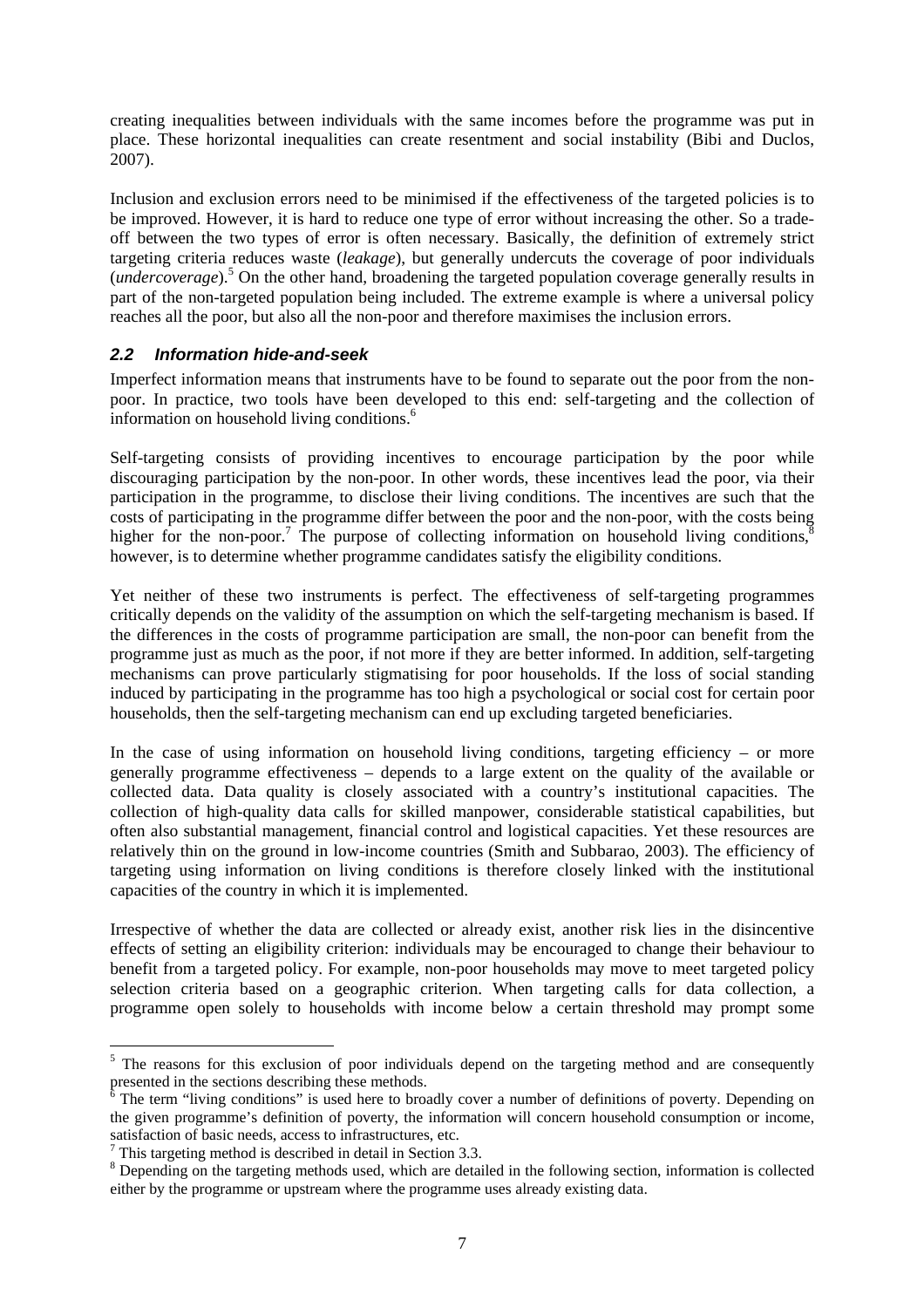households to falsify their income information or rein in their labour supply. This problem is found particularly with households whose income is close to the eligibility threshold: earning a little less money makes them eligible for the programme; earning a little more disqualifies them, which raises the opportunity cost of working. One solution to reduce the disincentive effects of programmes targeted using a selection criterion is to refrain from revealing exactly what this criterion is. This, however, undermines the programme's transparency. And a lack of transparency gives the agents in charge of implementing the programme more discretionary leeway, which could create a breeding ground for corruption and generate suspicion of the programme (Lipsky, 1980). Behavioural changes can therefore either hamper targeting efficiency by including non-poor individuals in a programme's recipients, or push up the cost of the policy when households replace their income source with the policy's benefits.

Last but by no means least, the third drawback of targeting using information on household living conditions is the cost for the programme's potential recipients and its operator of collecting the information. Even when no specific information collection is organised, potential beneficiaries are asked to provide the information required to prove their eligibility for the programme: potential recipients generally have to actually go to the programme offices and present all the documents to provide evidence of their eligibility (ID, proof of residence, certificate of disability, etc.). These formalities represent a cost in that the individuals have to pay for some of these papers and also that it takes them time to put them together. These private costs can not only increase the exclusion errors by discouraging potential recipients from participating in the programme, but also reduce the programme's net benefits for the poor since part of the resources allocated to them are used to cover their private participation costs. Information collection is also potentially expensive for the organisation in charge of implementing the targeted policy. The potentially prohibitive cost of identifying beneficiaries is incidentally one of the main criticisms made of targeted programmes. The large chunk that this cost can take out of the programme budget is alleged to substantially reduce transfers to the poor and consequently the poverty reduction performances of the targeted policies.

Due to a lack of data, few empirical studies analyse the costs of targeting and their weight in the total costs of targeted programmes in developing countries. However, those studies that do so tend to play down the magnitude of targeting costs. A study by Grosh (1994) on 30 targeted programmes in Latin America shows that the direct costs of targeting, i.e. of identifying the beneficiaries, account for just 0.4% to 8% of the total programme costs, with a median cost of 1%. A study by Caldés *et al.* (2004) of the costs of three Latin American targeted conditional transfer programmes<sup>10</sup> shows that beneficiary identification is not the main cost involved in targeted programmes (Figure 2). Identification represents, on average, 22% of the total programme cost as opposed to 30% for monitoring and evaluation activities.<sup><sup>11</sup> Their study also shows that cost structure varies considerably from one</sup> programme to the next. For example, identification costs accounted for 34% of the PROGRESA programme's total cost in its early years, compared with 12% for the pilot RPS programme. Lastly, the authors point out that although beneficiary identification costs account for a large share of programme costs, these fall off as the programme proceeds.

<sup>&</sup>lt;sup>9</sup> Several studies have been made of the costs involved in applying for a targeted welfare programme, including Duclos (1995), Moffit (1983) and Hernandez, Pudney and Hancock (2007). These studies focus exclusively on British and American welfare programmes, with contrasting findings. For example, Duclos shows that claiming supplementary benefit in the UK cost a single pensioner £3-4 per week and a couple of pensioners £20 per week in 1985. Hernandez, Pudney and Hancock's findings on income support for pensioners in 1997-1998 and 2001- 2002 are more moderate. The costs estimated are around £3-4 per week for an average recipient.<br><sup>10</sup> These programmes are: the *Programa Nacional de Educación, Salud y Alimentación* (PROGRESA) in

Mexico, the *Programa de Asignación Familiar-Fase II* (PRAF) in Honduras, and the *Red de Protección Social* (RPS) in Nicaragua. These programmes focus exclusively on education and health, and have relatively similar complex targeting methods (geographic and individual for PROGRESA and the pilot RPS, and geographic and category-based for PRAF).

<sup>&</sup>lt;sup>11</sup> Grosh finds very different results to Caldés *et al.* Bear in mind, however, that Grosh's study covers a larger number of programmes and that Caldés *et al.*'s study analyses large-scale complex programmes (PROGRESA covered more than two and a half million rural inhabitants nationwide in Mexico in 1999).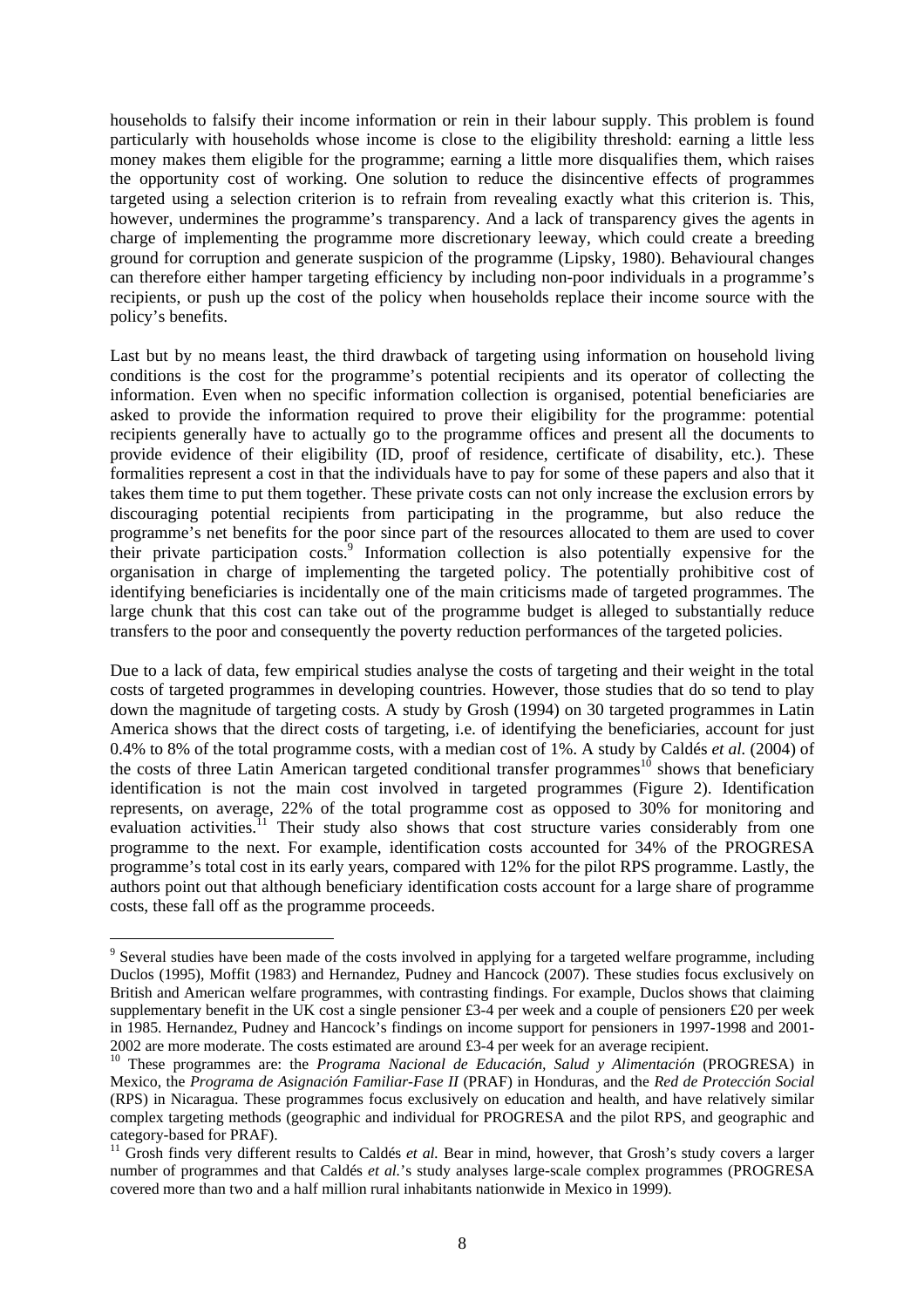

Figure 2: Breakdown of costs by activity (as a percentage of total costs)

Source: Authors' calculations based on Caldés *et al.* (2004)

Note: These are average percentages calculated for the programmes' early years (first four years for the PROGRESA and PRAF programmes and first three years for the Pilot RPS programme).

#### *2.3 S ometimes tenuous political support*

Imperfect information is not the only obstacle to the implementation of targeted policies. Lack of support from the people is another.

The question of targeted policy sustainability is often raised in the literature and is paramount when these policies are financed locally. By targeting the poor, targeted programmes generally sacrifice the political support of the majority. This happens not only because they are often aimed at a minority or stigmatise their beneficiaries, but most importantly because they risk diverting resources away from welfare programmes whose number one recipients are the middle classes. The middle classes form a powerful body of voters. Consequently, lack of electoral support can doom targeted policies to shelving or underfunding (Gelbach and Pritchett, 1997). Taking the case of Sri Lanka, Anand and Kanbur (1990) explain the erosion in the real value of food stamps over the 1979-1989 period by the fact that the beneficiaries had no political weight and the middle class was indifferent to the issue. Cornia and Stewart (1995), in their study of eight targeted programmes, observe a drop over time in the real value of benefits provided by universal programmes converted into targeted programmes. Weak political support can therefore transform "programmes for poor into poor programmes" to coin an argument frequently put forward by sociologists such as T. Skocpol (1991) on the basis of the American experience of policies aimed at African Americans.

However, many factors influence the political economy of poverty reduction programmes. For example, in certain circumstances, the public may turn around and support the implementation of targeted policies rather than universal policies since they perceive them as a way of efficiently reaching the poor and saving resources to finance other public goods. Different strategies can be used to increase the public's support for targeted programmes.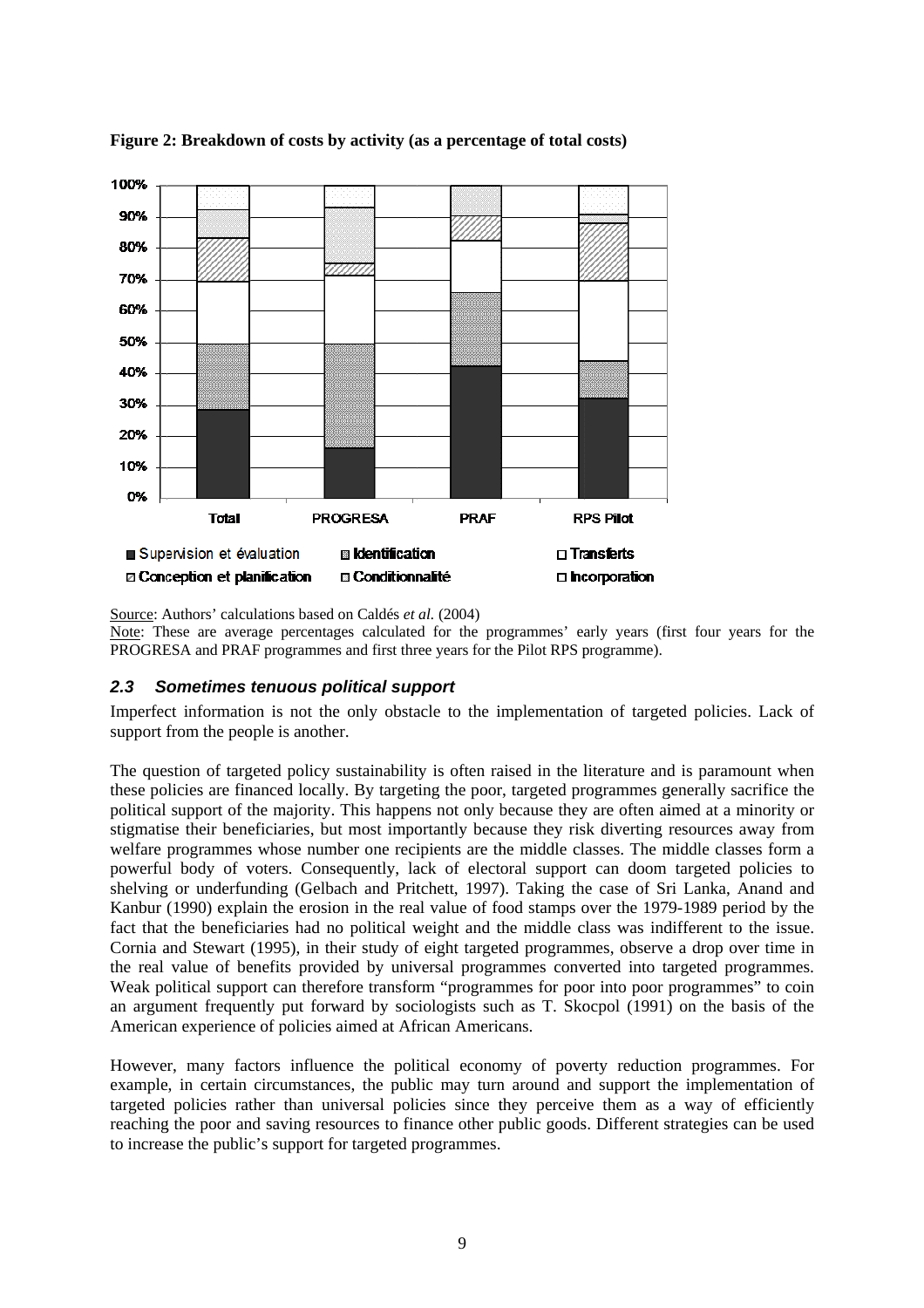Tuck and Lindert (1996) explain how an information campaign in Tunisia in 1989 helped get the public to accept the shift from a universal food aid programme to a targeted programme.<sup>12</sup> This information campaign, launched several months before the reform, explained the weight and inefficiency of the universal programme and detailed the targeted measures to be gradually rolled out. Tuck and Lindert report that an opinion poll conducted just before the reform found that most of the Tunisian public felt that the previous programme was too expensive and were convinced of the need for the reforms.

Van de Walle (1998) points out that it is also possible to change the design of targeted programmes, since public opinion is generally less hostile to the targeting of transfers in kind and workfare programmes than to the targeting of cash transfers.

#### *2.4 Is targeting always the answer?*

The problems involved in the practicalities of targeting have two effects on the performances of targeted policies. They reduce targeting efficiency by introducing inclusion and exclusion errors into the identification of the targeted population. This occurs in particular in the case of poor quality data, flawed self-targeting assumptions, substantial manipulation of information by the households, and when the private costs of participating in the programme (stigma, opportunity costs and transaction costs) are too high. Moreover, they can reduce the programme's impact on poverty by raising its costs and hence reducing the benefits reaching the poor. This is observed in the presence of disincentive effects on households, high information collection costs, high private costs and weak political support.<sup>13</sup> Where these problems are too sizeable, targeting can prove less effective at reducing poverty than a universal policy.

Some authors (Datt and Ravallion, 1995; Murgai and Ravallion, 2005) draw on empirical data to show that targeted policies are not necessarily more effective at reducing poverty than universal policies. Datt and Ravallion (1995), for example, compare the poverty impact of the targeted Maharashtra Employment Guarantee Scheme (India) with the effect that would have been induced by a policy with the same budget paying a uniform transfer sum to the entire population. This targeted poverty alleviation programme operates on the basis of self-targeting. It provides jobs paying wages held to be too low to interest non-poor groups. The authors econometrically estimate the opportunity cost to the households of taking part in the programme, i.e. the cost associated with giving up farming and household tasks. Taking these costs into account, Datt and Ravallion (1995) show that the targeted policy has less of an impact on poverty than the universal policy. Yet this study has its limitations in that it considers neither the targeted programme's positive externalities on poverty, due to the development of infrastructures, nor the disincentive effects that the universal policy could have on the households' labour supply.

To conclude, targeting emerges as a potentially high effective poverty reduction tool. Its performance depends to a great extent on how well it is implemented. Successful targeting can accurately identify the poor without costing too much either to the beneficiaries or the programme operator. Although it may appear to be particularly hard to satisfy both of these conditions in certain cases, the range of targeting methods is wide enough to adjust to the demands of the situation.

### **3 A wide range of targeting methods**

 $\overline{a}$ 

There is a wide range of targeting methods available, which can be grouped into two main categories. First, there are the selective targeting methods, i.e. the methods that define an eligibility criterion to target the population. Second, there are the non-selective methods covering the different types of self-

 $12$  There are many examples illustrating the risky, if not explosive nature of such a reform. In the 1980s and early 1990s, the reform of universal food aid programmes sparked riots in Tunisia, Morocco, Egypt, the Dominican Republic, Sudan and Jordan.

 $13$ <sup>13</sup>. The cut in the programme budget due to poor political support can be said to be a cost.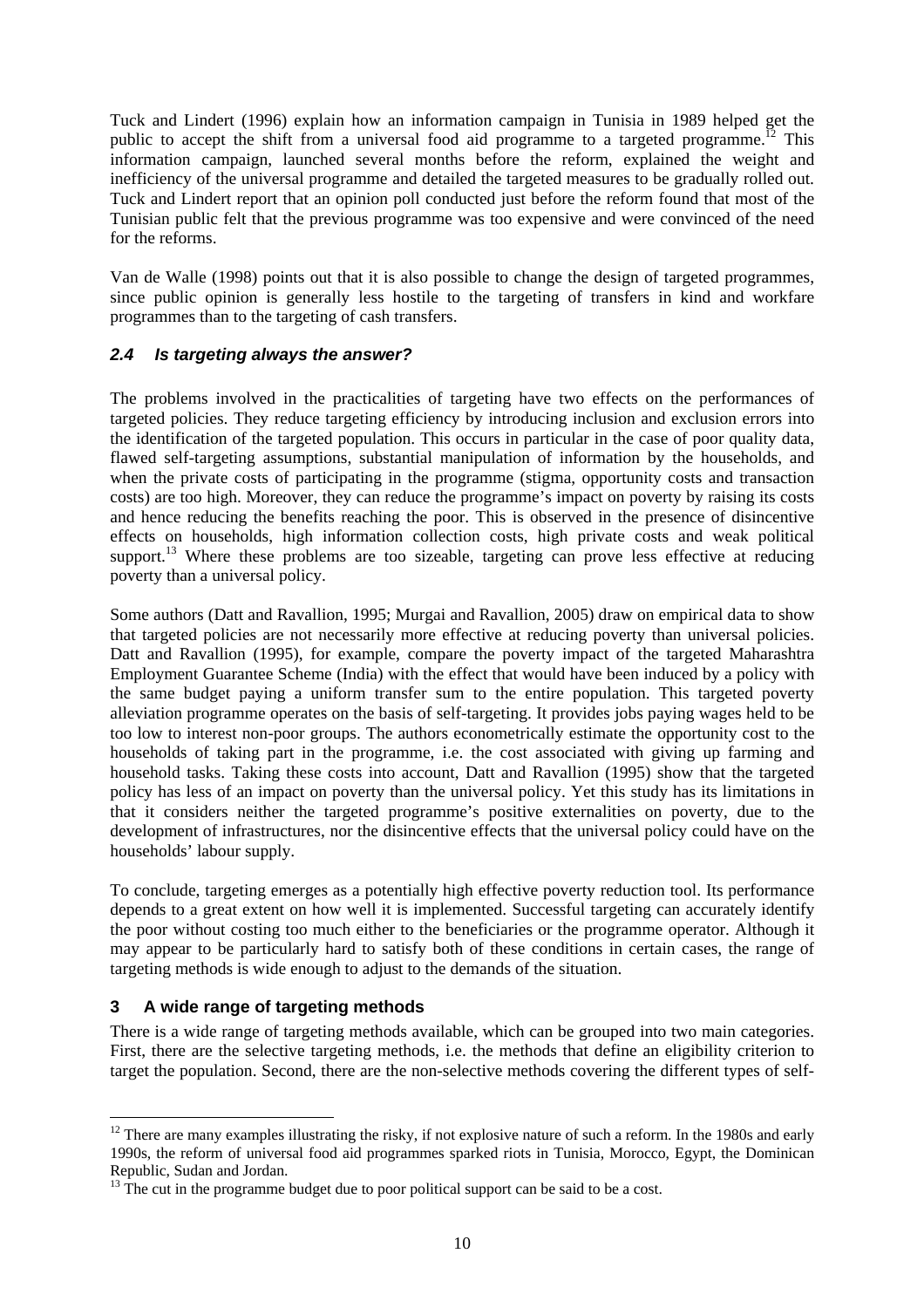targeting. The choice between these two main categories assumes a different overall policy concept since not all policies can be self-targeting.

Among the selective targeting methods, the discriminating criterion is "target size". In one case, the aim is to target individuals or households. In the other, the aim is to target an entire category of the population. The general targeting principle for individuals and households is that officially appointed programme representatives check, individual by individual or household by household, whether the applicant is eligible for the programme on the basis of a criterion defined upstream. Categorical targeting consists of making all individuals eligible in a given population category. The only eligibility criterion is therefore whether or not the applicant belongs to this category. The underlying assumption is that membership of the chosen category is closely correlated with being poor. The category is often defined by area of residence, gender, age, ethnic group, disability or unemployment. The purpose of this section is to present each of these three kinds of targeting with their own particularities.

#### *3.1 Targeting poor individuals or households*

The most intuitive method for focusing a programme's resources on the poor is to define an eligibility criterion and select the households or individuals that meet this criterion. The eligibility criterion needs to measure the poverty status of the households or individuals.

The eligibility criterion can be defined using a direct measurement of income or consumption. This targeting method, known as *means testing*, can only be used for programmes that aim to reduce monetary poverty. It is by far the most expensive method, but boasts the lowest inclusion and exclusion error levels when it is conducted properly.

The eligibility criterion may also be based on a score built from a set of variables reflecting the households' living conditions. This method is known as *proxy means testing*, alluding to the fact that the indicator is an approximation of a direct measurement of income or consumption. It can also be seen as an indicator that measures non-monetary poverty, in particular the non-satisfaction of basic needs. If the aim is to measure monetary poverty, this method is cheaper and easier to implement than the first, but it is also less accurate.

#### **3.1.1 Means testing**

Means testing identifies the poor on the basis of a monetary criterion. The standard of living of each household or individual in the programme's potential beneficiary population is measured. Only those individuals or households with a standard of living below a given threshold then benefit from the programme. This type of targeting is used mostly for cash transfer policies.

The potential beneficiaries' standard of living can be estimated from their income or consumption. The choice of one or the other indicator depends on a number of considerations, namely the programme's poverty reduction goals and the quality of the available data. If the programme's main aim is to reach the chronic poor, the most suitable indicator for measuring a household's standard of living is the amount of consumption spending. As shown by Deaton (1992), household consumption is indeed the best indicator of a household's permanent income. It is less sensitive to seasonal variations than household income. Moreover, measuring consumption often produces higher quality results than measuring income.14 However, if the programme's aim is to reach transient poor households, income can be a more suitable measurement<sup>15</sup> since it is a less smoothed measurement of welfare than consumption and, consequently, better reflects the shocks suffered by the households.

<sup>&</sup>lt;sup>14</sup> Households are often less reluctant to detail their expenditure than to state their level of income. In addition, measuring earned income is a tricky and often inaccurate exercise in developing countries where a large part of the economy is informal. This is especially true of agricultural earnings. 15 When no cross-cutting data are available.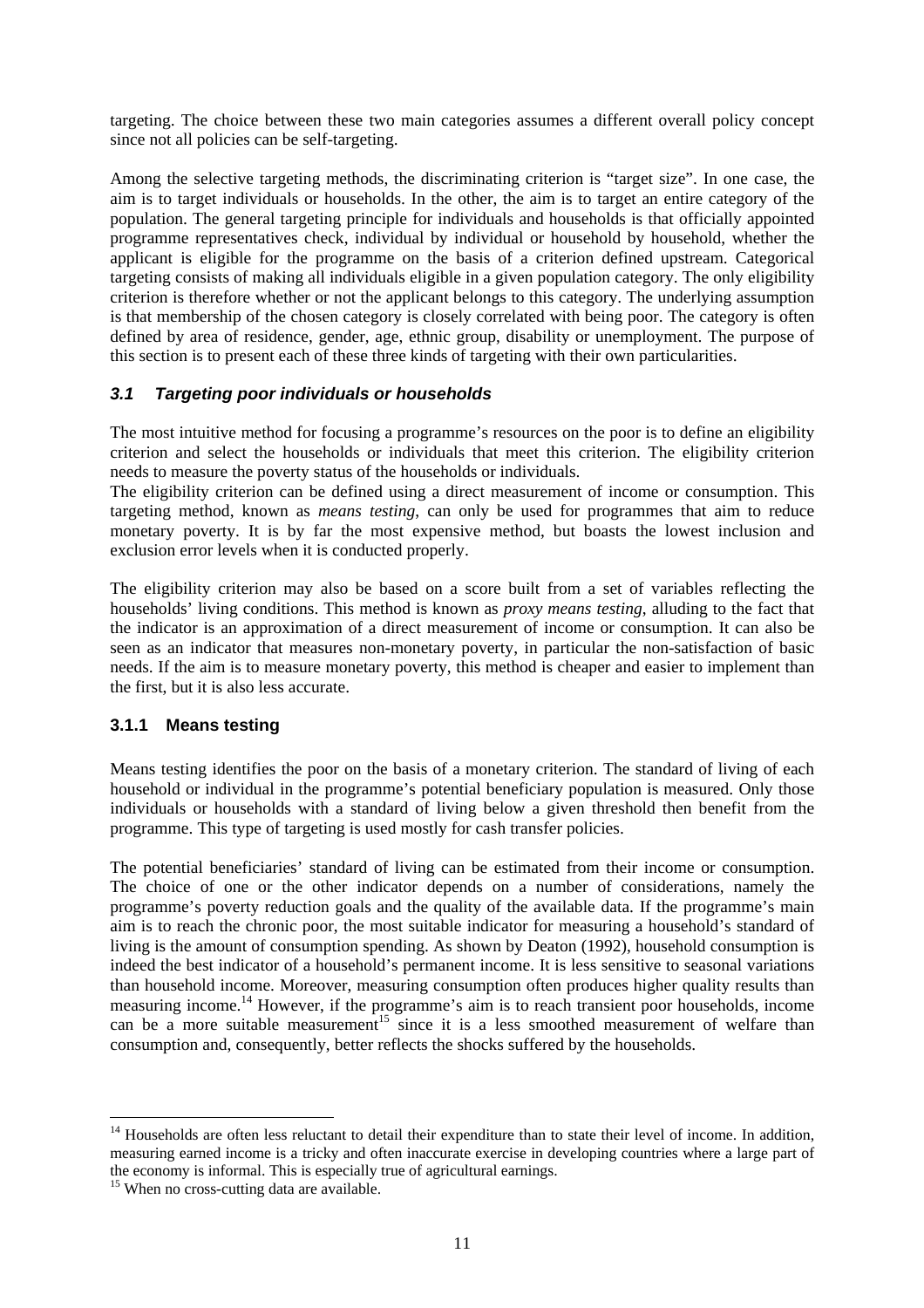Information on the income or consumption of potential beneficiaries can be collected by a quasiexhaustive survey or by on-demand applications. The choice between these two collection processes is made by a trade-off between keeping down the costs of data collection and minimising targeting exclusion errors. Collection using a quasi-exhaustive survey is more apt to minimise exclusion errors, but is also the most expensive method.

In practice, the effectiveness of means testing is highly dependent on the mechanisms used to check the quality of the potential beneficiaries' statements. The more meticulous the check, the lower the risks of understated means. Ideally, this information would be crosschecked with other data sources such as tax, employer and social security databases, which implies a highly developed administrative system in the country concerned. This type of check is generally impracticable in developing countries.

Another way of checking on statements is to visit the household to check in a qualitative way that visible standards of living are more or less consistent with the figures reported. This method was used, for example, for the Jamaican food stamp programme and the Mexican subsidised milk programme (Grosh, 1994). This method of checking also reduces inclusion and exclusion errors, but it is very expensive.

A final way of checking is to ask the potential beneficiaries to provide proof of their statements. This system with its lower administrative costs can be put in place more quickly and is less demanding of administrative capacities. However, the cost of checking falls largely on the households' shoulders as they are the ones who pay the cost of supplying the substantiating documents. The example of the targeted child support grant programme in South Africa (Rosa *et al.*, 2005) provides a good illustration of the programme's private cost. Applicants for the programme had to provide supporting documents such as their marriage certificate, a payslip for those employed and otherwise an official statement from the person supporting the family. In a country where employment certificates are rare due to the high level of labour market informality and where marriages are seldom registered at a registry office, especially in rural areas, it is clearly extremely expensive for households to obtain all the documents required, especially the poorest households often the most remote from the administrative system. The direct upshot of this was the exclusion of the poorest from the programme. It also emerged that the supporting documents required varied a great deal depending on the regional offices in charge. This raised the question of equity in the treatment of applicants.

So means testing is no doubt the targeting method most apt to minimise inclusion and exclusion errors, provided that the mechanisms set up to check the information are effective. Yet it does have the drawback of encouraging households to reduce their income to benefit from the programme, for example by working less. It is also the most expensive method by far. The cost is borne by the central administration if the means testing is based on crosschecks of databases or household visits. It is borne by the households if it is up to them to prove their means statements. In this latter case, there is a high risk of excluding the poorest and lowering net programme benefits for the poor.

#### **3.1.2 Proxy-means testing**

Many programmes have sought to target poor households or individuals using an alternative methodology to circumvent the burden and cost of collecting means testing information or in the interests of a broader approach to poverty. This alternative methodology is *proxy-means testing*. Originally established in the Latin American countries, this type of targeting has been used in most of the world's regions for a whole host of different programmes (food stamps, conditional transfers, public employment programmes, vocational training grants, etc.).

The principle of proxy-means testing is to generate a score by adding up and weighting a small number of variables that meet three main criteria:

- They are closely correlated in terms of household or individual poverty,
- They can be easily measured or observed.
- They are hard for the households or individuals to manipulate.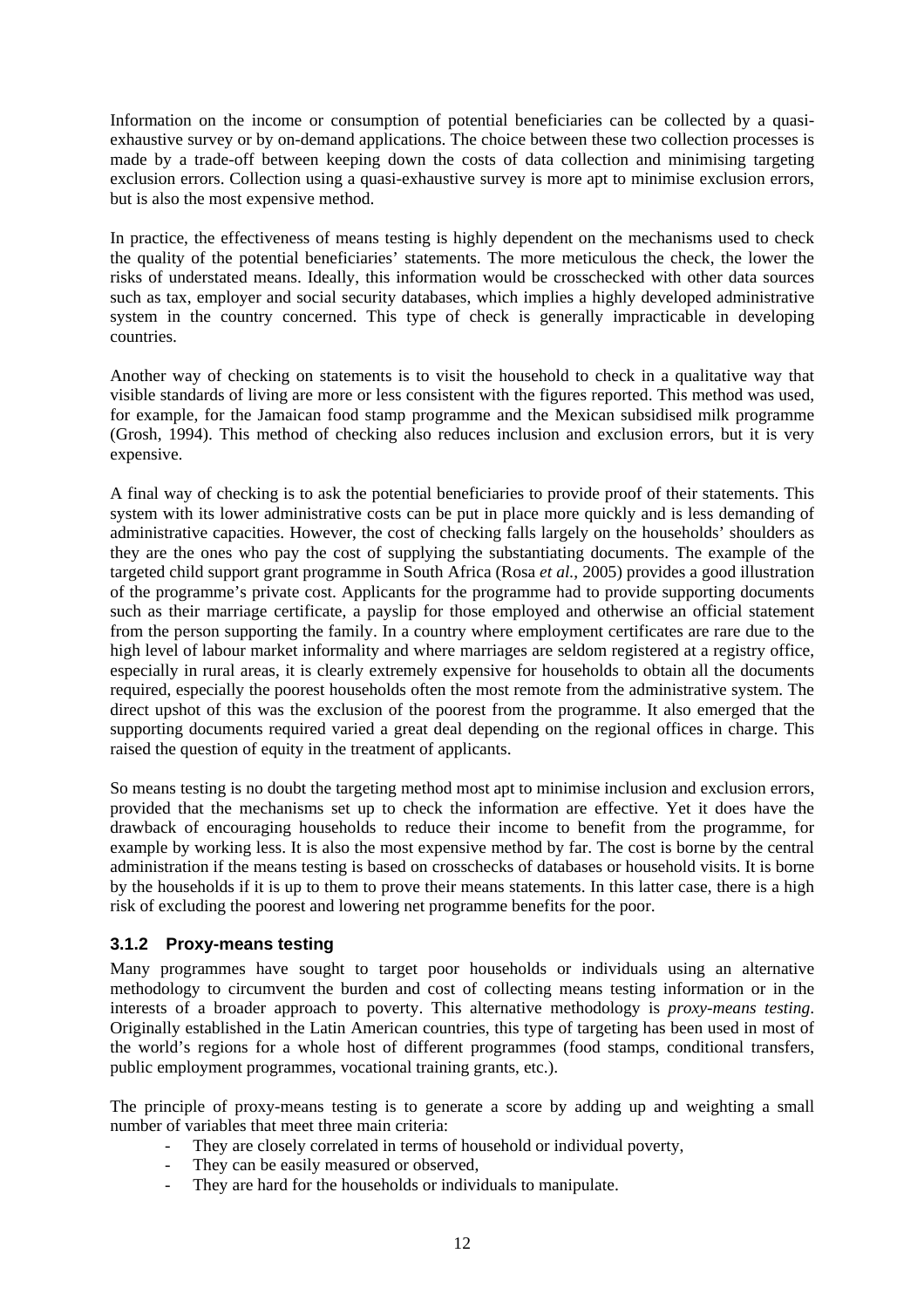These variables generally concern housing quality and occupancy status, ownership of durable goods, the household's demographic structure, labour force status, activity sector, and the level of education of the members of the household. The number of variables has to remain small for proxy-means testing to maintain its comparative advantage in terms of collection cost and for the programme allocation process to remain relatively transparent.

When poverty is defined in monetary terms, the variables used for the indicator are generally chosen from an already available household survey including a measurement of the income or consumption of the individuals or households. The income or consumption is then estimated from the chosen explanatory variables. The coefficients obtained from the estimation are used to assign a weight to each of the variables. This regression can be made for each region or administrative division or by urban/rural area to account for regional disparities in a given country. In this event, the weight vector varies depending on the different geographical units.

When the chosen approach to poverty is not monetary, the variables are weighted according to the programme's stated priorities.

A lightweight survey is then conducted of all the individuals or households that are potential beneficiaries of the programme. Its questionnaire is restricted to collecting information on the variables identified in the previous stage. As with means testing, this collection stage is decisive for the efficiency and cost of the targeting. The survey is used to assign each programme applicant a score corresponding to the sum of the variables observed weighted by the coefficients obtained from the estimation or set by the programme. Each household's eligibility depends on the value of this score compared with a score set as the poverty line.

Where the objective is to reduce monetary poverty, proxy-means testing is less effective than means testing in that the standard of living is not directly observed, but approximated by a set of variables more or less correlated with the standard of living (Skoufias and Coady, 2007). However, it does have a number of advantages. The first is its lower cost. Secondly, it is relatively less demanding of administrative system capacities. However, it does call for personnel trained to calculate the scores of the households or individuals, either nationally or locally depending on the data collection process set up. Proxy-means testing also boasts the advantage of limiting the incentives for households to change their behaviour, since they do not necessarily make a clear connection between the information they are asked to provide and the score that will determine whether or not they are entitled to benefit from the programme. On the downside, however, this type of targeting has a higher social cost precisely because the population often has a flawed understanding of the system used to build the indicator. One last advantage of proxy-means testing is that it reduces the risks of corruption or diversion of the programme for political ends because the criterion is extremely rigid. This rigidity can result in a more level playing field for the potential beneficiaries since the targeting criterion is the same for everyone: households with the same (observable) characteristics will be treated in the same way.

However, the score is put together from variables that do not change very much, even in the event of a huge change in the household's standard of living. In addition, it does not do such a good job of reflecting the situation of households at either end of the distribution. Proxy-means testing is therefore suited to a policy that aims to break chronically poor households out of poverty, but is not suitable for programmes designed to play a safety net role (Coady, Grosh and Hoddinott, 2004a).

### *3.2 Categorical targeting*

Rather than targeting individuals or households, many poverty reduction programmes have opted for broader targeting, i.e. choosing to target a population of categories of individuals. The categories most frequently defined by the programmes using this type of targeting are area of residence – called geographic targeting – and demographic characteristics such as age and gender.

This type of targeting is particularly well suited to countries in which a particular category of the population is harder hit by poverty than the others. It saves having to identify the poor household by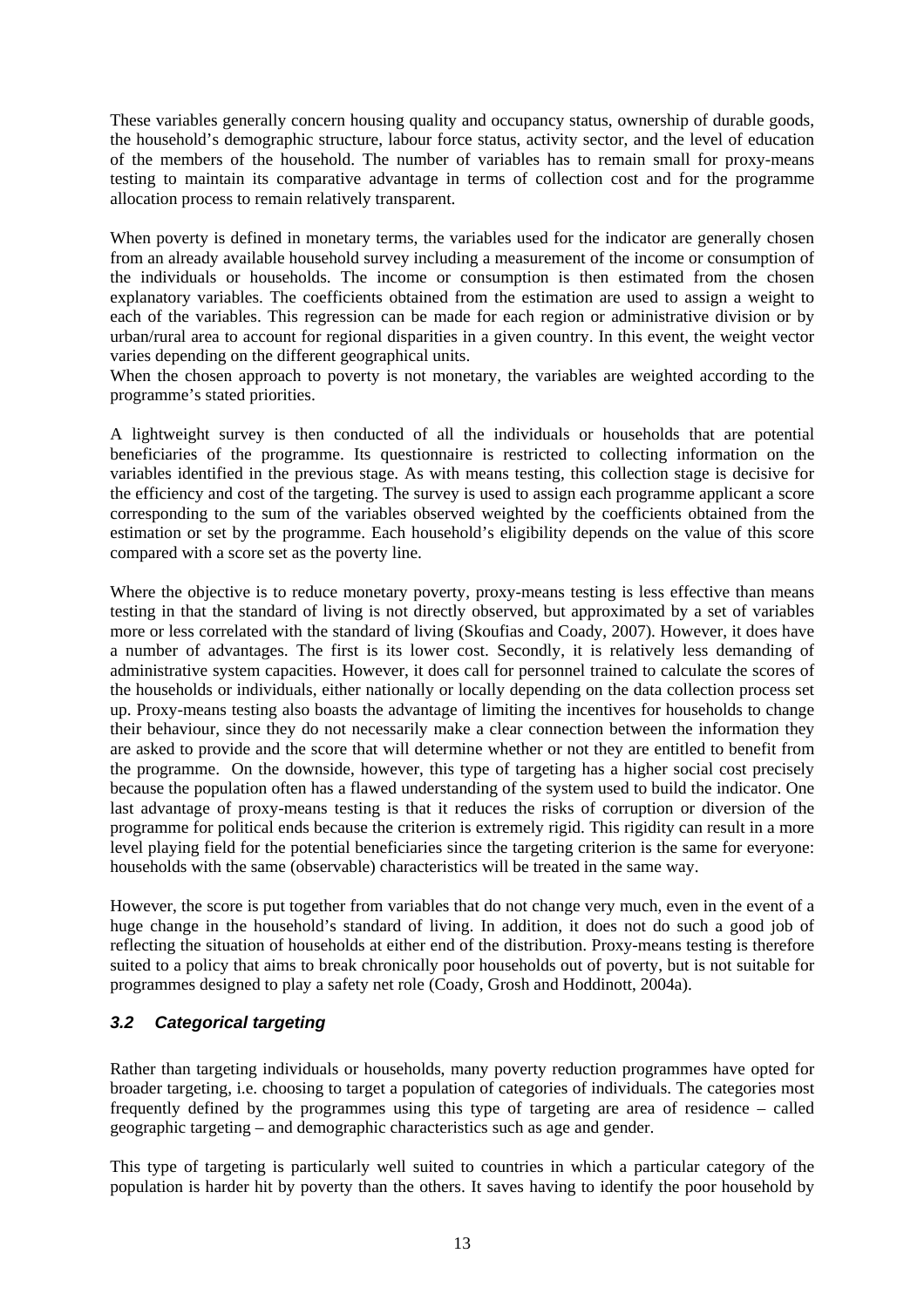household or individual by individual. This keeps down the administrative and private costs of targeting, but also the social costs since there is not so much stigma attached to this type of targeted programme. Targeting by categories also takes into account the non-monetary aspects of poverty, in the same way as proxy-means testing, and reduces unfair inequalities based, for example, on gender or place of birth. However, targeting by categories is only efficient on two conditions:

- The targeted category must be poorer on the whole than the other categories;
- The individuals or households in the category must be relatively homogeneous in terms of their poverty status.

Its efficiency is also highly dependent on the quality of the available data.

#### **3.2.1 Geographic targeting**

In most developing countries, poverty is concentrated in certain geographic areas, also called "pockets of poverty" (Bigman and Fofack, 2000). There are many reasons for regional disparities. At a detailed geographic level, such as the village, households generally share the same climatic and geographical conditions, the same type of productive activities and the same infrastructure access. Income inequalities can therefore be greater between villages than among individuals in the same village. For example, Ravallion and Wodon (1997) show that the place of residence in Bangladesh is a better predictor of poverty level than all the other household characteristics. They conclude that poor areas are not just poor because households with observable attributes correlated with poverty are geographically concentrated, but rather because of differences in returns to given household characteristics (their labour force, their human capital, etc.) depending on the geographic area.

This observation has prompted many policymakers and poverty alleviation programme administrators to choose programme beneficiaries by the geographic area in which they live, differentiating between poor areas and non-poor areas.

So the efficiency of geographic targeting depends to a large extent on the concentration of poor individuals within the geographic areas. If the population has fairly heterogeneous poverty levels within the areas, targeting generates both inclusion errors (the areas identified as poor contain a large proportion of non-poor) and exclusion errors (poor individuals live in areas defined as non-poor). This example of the inefficiency of geographic targeting is illustrated by Simler and Nhate (2005) in Mozambique. The authors find very low concentrations of poverty within the geographic areas, even when these areas are defined at a highly detailed level. A mere 20% of consumption inequalities observed can be accounted for by differences between districts or between the smaller administrative posts. This means that 80% of the inequalities are due to differences within geographic areas, with the poor living alongside the non-poor. So geographic targeting is unsuitable in countries such as Mozambique.

In general, the more detailed the geographic breakdown, the greater the chances of the population displaying homogeneous poverty characteristics within the area, as shown by Backer and Grosh (1994) in the case of Venezuela, Mexico and Jamaica. However, the level of geographic breakdown depends on the data available.

If the only recent data available come from household surveys, the poverty indicator is calculated at a necessarily broad geographic level, that for which the survey remains representative. Ravallion (1993) evaluates the effect of geographic targeting in Indonesia where poor areas are identified from a household survey representative at province level. He shows that there are poverty reduction gains to be had with this type of targeting, but that they are small compared with a non-targeted policy.

Another possibility is to use nationwide administrative data containing information assumed to be correlated with the geographic area's poverty level. The geographic breakdown in this case is highly detailed, but the information available sometimes has little to do with poverty, especially monetary poverty (Hentschel *et al.*, 1998). This information may concern levels of education, infrastructure endowments (roads, water supply, healthcare infrastructures, school supply, etc.) or the satisfaction of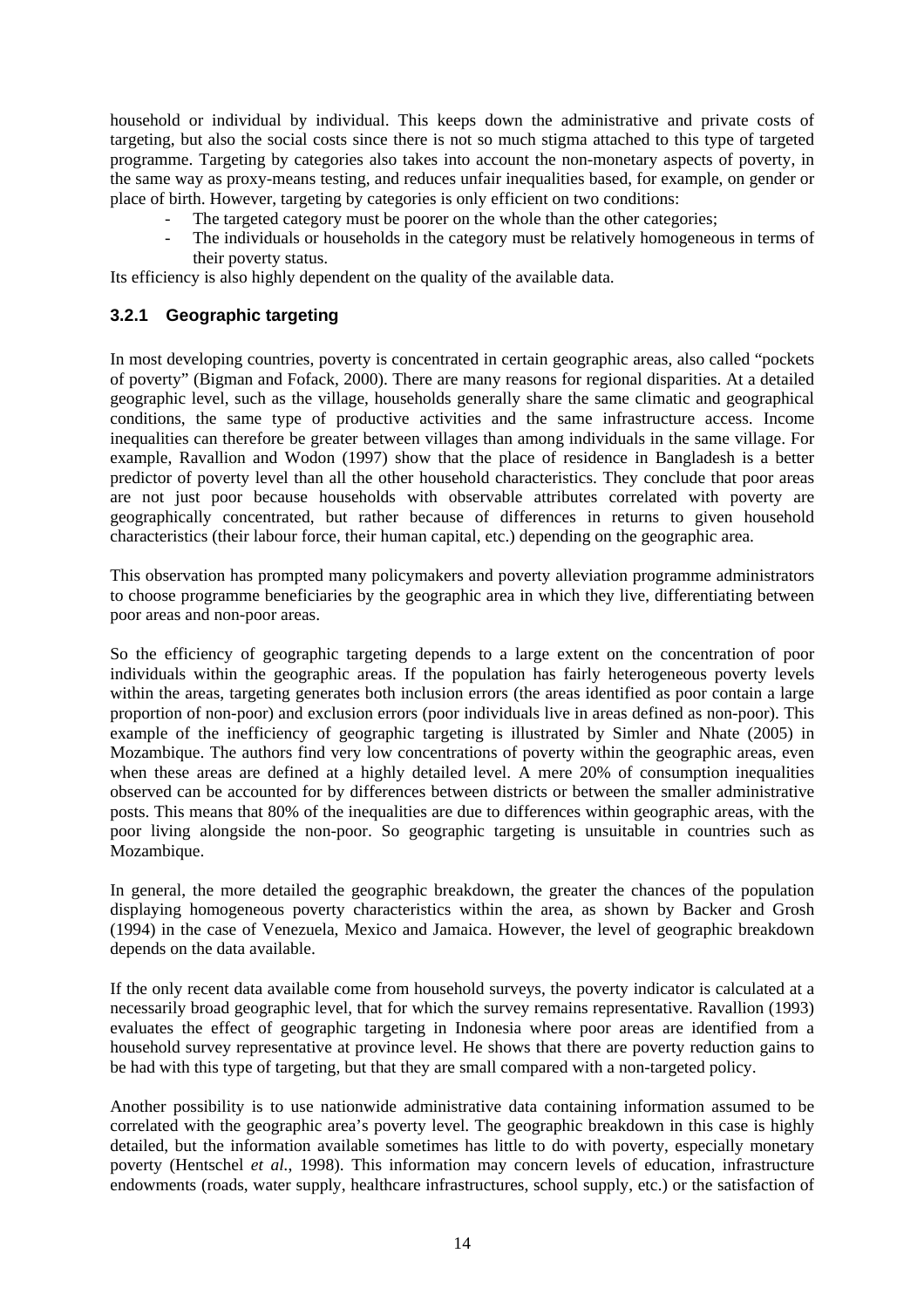basic needs. In Honduras, for example, the PRAF transfer programme chose level of nutrition in each municipality<sup>16</sup> as its criterion for the selection of eligible municipalities. In its early days, the PROGRESA programme used census data to build a local poverty indicator, including such variables as the over-15 illiteracy rate; the percentage of households without access to running water, drainage or electricity; the average number of occupants per room; and the percentage of houses with earth floors (Coady, Grosh and Hoddinott, 2004a).

When both a recent census and household surveys are available for the country, a detailed geographic breakdown can be combined with a precise definition of poverty. The combination of these two data sources overcomes the limitations they present when taken separately: the poor representativeness of the surveys at a detailed geographic level and inadequate census information for the calculation of a poverty indicator. Geographic targeting then uses the methodology developed to draw up poverty maps. This methodology targets the poor defined by a monetary criterion. The household survey is used to estimate a level of consumption based on variables found in both the survey and the census.<sup>17</sup> The model obtained from this estimation is subsequently used to estimate a level of consumption for all the households from the census data, using the same variables as those contained in the survey. Poverty can then be evaluated at the level of the smallest geographic unit contained in the census. In recent years, developing countries have widely developed this tool to implement their social policies. Elbers *et al.* (2004) list over 30 developing countries with this instrument.

Many consider that this geographic targeting method outdoes the others. However, it does suffer from some serious shortcomings due to the constraints of the data, namely the small number of variables shared by the consumption survey and the census and the fact that these common variables are often not very comparable because they are worded differently in the two data sources. Hentschel *et al.* (1998), in their pioneering study on Ecuador, ultimately manage to rank very few provinces by poverty level since the poverty rates estimated by this methodology are generally not significantly different from one province to the next. Similarly, Schady (2002) compares this method in Peru with other less sophisticated types of geographic targeting: targeting based on infant mortality rates, on the chronic malnutrition rate, and on a composite indicator.<sup>18</sup> He finds no significant difference in the results obtained using the different geographic targeting indicators. The methodology of combining census and household survey data does not outclass the others.

Some authors have taken advantage of technological advances in geographic information systems (GIS) to improve the predictive capacities of poverty map targeting by supplementing census and household survey data with geo-referenced data. Bigman *et al.* (1998) take this approach in a study on Burkina Faso. The authors overcome the limitations of the information contained in the population census by drawing on a large number of information sources in addition to the census: different household surveys, a community-level database on public infrastructures (roads, water supply, etc.), and department-level data on agro-climatic conditions. Each piece of information is mapped by a geographic information system (GIS). All the data are integrated by means of their geographic coordinates into the household surveys for which consumption information is available. The level of consumption is then estimated using the variables that best explain consumption and area available for all the communities. Here again, the model's parameters dictate the weights to be assigned to each variable available for all the geographic coordinates present in the census. In this way, the authors predict poverty indicators for 3,871 rural and urban communities and show that community-level targeting conducted in this manner sharply reduces inclusion and exclusion errors compared with regional targeting.

<sup>&</sup>lt;sup>16</sup> This level was defined following a 1997 census of all children in the first year of school during which children were weighed and measured.

<sup>&</sup>lt;sup>17</sup> Data on education, the household's demographic structure, sometimes the household members' work, and the quality of housing.

 $8$  This indicator is the weighted sum of the rates of chronic malnutrition, illiteracy, school-age children not in school, overcrowded housing, inadequate roofing, and the proportion of the population without access to water, sewerage and electricity.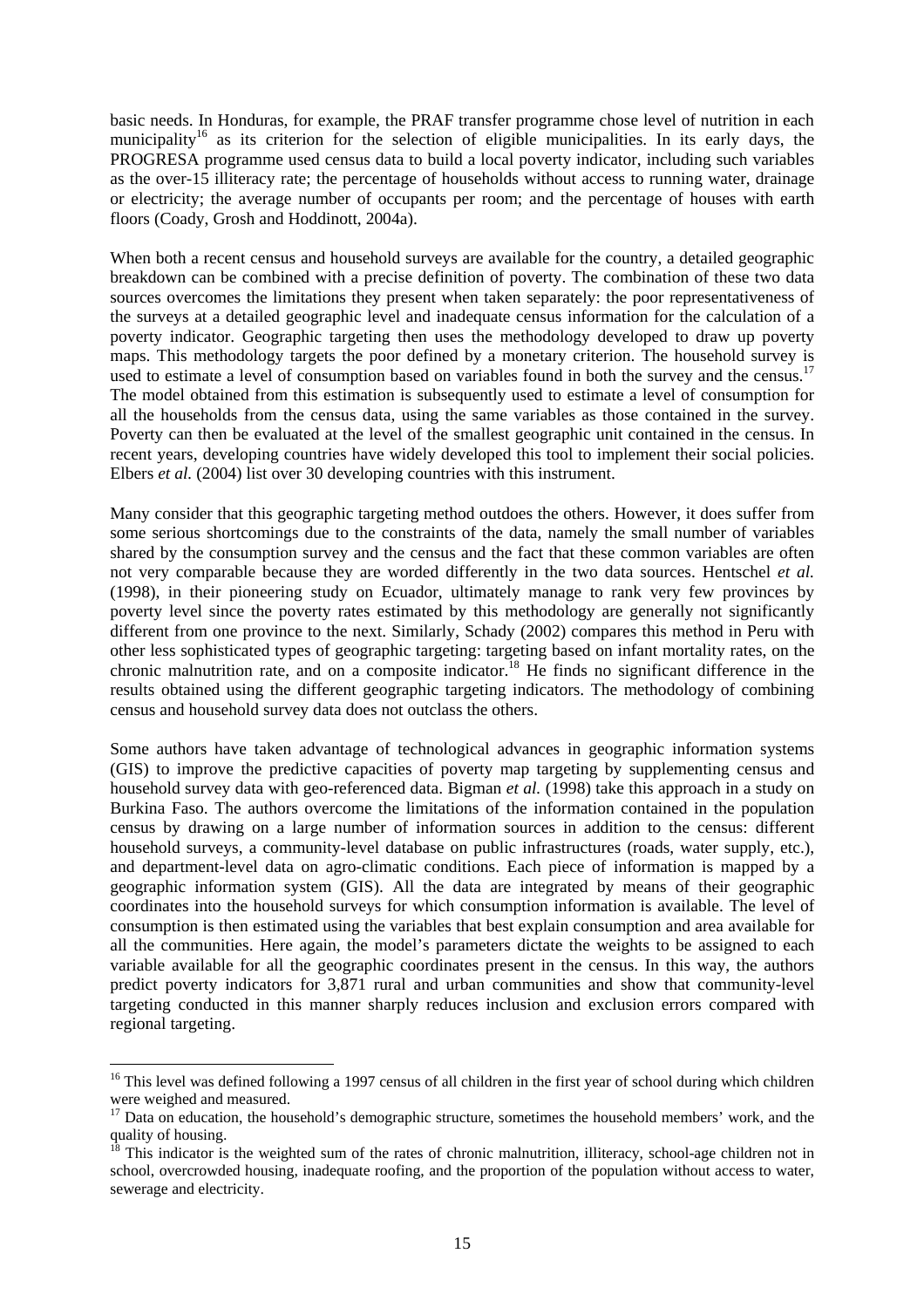So in the case where there is support for the spatial concentration of poverty hypothesis and where the available data are of good quality, geographic targeting is definitely a preferable targeting method to individual or household targeting. It costs much less because the beneficiaries are defined from already existing data. Grosh finds that the cost of geographic targeting for 30 targeted programmes in Latin America is, on average, three times lower than the cost of individual targeting.

This type of targeting also has a limited effect on household behaviour in that it is expensive to change place of residence just to be eligible for the programme. In addition, there is little stigma attached to it for the households or individuals.<sup>19</sup>

However, the political cost of including or excluding certain geographic areas can be high, since the excluded geographic areas could feel strongly that the system is unfair. If, for example, as in the Bolivian case, the beneficiary geographic areas are concentrated in just a few departments, the other departments will bring political pressure to bear that could put an end to the programme (Grosh, 1994). However, Bigman and Fofack (2000) posit that when geographic targeting is conducted at a detailed enough level (village or urban community), it can reduce ethnic and political tensions due to the dispersal of the programme's beneficiary villages among wider geographic areas that are more homogeneous in ethnic and political terms.

#### **3.2.2 Demographic targeting**

Demographic targeting defines programme beneficiaries on the basis of all the people who correspond to an easily observable demographic group such as women or the elderly. The underlying assumption in this type of targeting is that certain demographic groups are harder hit by poverty than others, due either to their vulnerability or discrimination against them. Another objective of demographic targeting is, in some cases, to use the positive externalities generated by the fact that a certain category of the population benefits from the programme. Duflo (2000) shows, for example, that when the beneficiary of a transfer programme for pensioners in South Africa is a woman, the development of the household's granddaughters (measured by the size-to-age ratio) significantly improves.

The first step in this type of targeting is to make sure, upstream, that the targeted group really is poorer than the others. This can be complicated when the poverty indicator used is consumption since estimating the chosen group's poverty level is often sensitive to the choice of equivalence scales.<sup>20</sup> Lanjouw *et al.* (1998) illustrate this issue in seven Eastern European and former USSR countries. Without an equivalence scale, the elderly are less poor on average than the rest of the population and the households with at least three children are poorer on average. The results are reversed when the children are assigned a weight of 0.7 to 0.9, i.e. the adults are assumed to have greater needs than the children. This then justifies targeting elderly persons rather than families with a lot of children.

This type of targeting is generally used to meet specific poverty reduction goals, but above all for its relative ease of implementation and its low cost compared with the other types of targeting. Like geographic targeting, it does not stigmatise the poor population and avoids behavioural changes by individuals. And it has the added advantage of often being popular and therefore enjoying broad-based public support.

<sup>&</sup>lt;sup>19</sup> However, at detailed levels, geographic targeting of disadvantaged areas could have a stigma attached to it.

<sup>&</sup>lt;sup>20</sup> Household consumption is provided by the surveys. A household's consumption cannot be divided by the number of its members to find one household member's consumption (young child, elderly member, head of household or pregnant woman) since the household's members have different needs in view of their age and work, and economies of scale exist within the household. Hence the use of an equivalence scale, which assigns different weights to each household member. The verdict regarding the demographic group considered can change immensely depending on the weights used.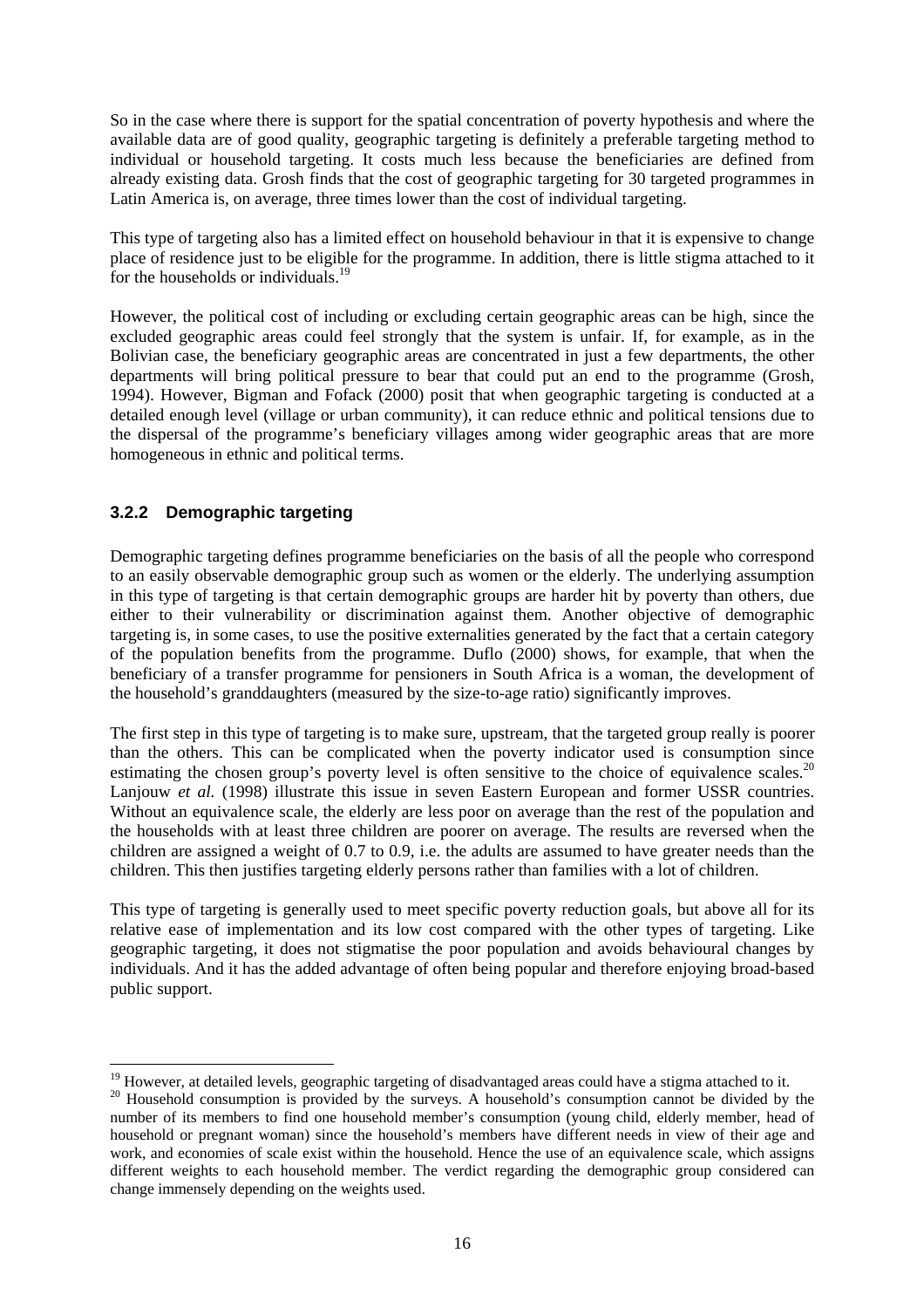Nevertheless, it can prove more complicated to implement for certain demographic groups. Age targeting requires potential beneficiaries to produce documentary proof of their age and these papers can be hard to come by, especially for the elderly. In addition, the youngest and the oldest are the least mobile. This potentially restricts their applications to participate in the programme and therefore the targeting's coverage. Pregnant women targeting requires the women to provide a certificate of pregnancy, which is expensive to get hold of since they have to go to a health centre for one.

Demographic targeting can therefore be an effective way of targeting the poor, provided that the chosen group is relevant and the programme application procedures do not represent too high a private cost, which would exclude part of the targeted population. Bear in mind that exclusion errors, in addition to reducing the programme's poverty alleviation impact, give rise to horizontal inequity by discriminating among the poor – poor beneficiaries and poor non-beneficiaries – which can in turn prompt a feeling of injustice.

#### *3.3 Self-targeting*

Self-targeting does not impose eligibility conditions. The method is based on incentives that encourage participation by the poor and/or discourage participation by the non-poor. These incentives make use of opportunity cost differences between the poor and the non-poor. The allocation mechanisms make the implicit cost of participating in the programme proportional to the participants' level of income or wealth. A number of benefit or transfer allocation mechanisms are commonly used: workfare, goods quality differentiation and distribution conditions, and targeting by quantities consumed.

One of the main advantages of self-targeting is that it saves on beneficiary selection costs. It is a relatively long-standing and widespread targeting method, especially in countries with weak administrative capacities. It often links an incentive mechanism with a particular type of intervention. Workfare goes hand in hand with the provision of public works. Food subsidies make use of goods quality differentiation and/or distribution method. Quantity targeting concerns mainly the distribution of services such as water and electricity at highly subsidised rates.

The efficiency of self-targeted programmes depends on the validity of the hypothesis on which the self-targeting mechanism is based. We will look in turn at three different incentive mechanisms: work, quality and quantity.

### **3.3.1 Self-targeted workfare**

Self-targeted workfare in the form of public works programmes aims to reach the poorest members of the community and contribute to national development projects. This type of system is more widespread in rural areas. The public works programmes generally use unskilled or low-skilled manpower for construction projects such as building roads, schools and drainage channels, reforestation and land reclamation. The self-targeting is based on the fact that the wages paid in return for the work are low enough to encourage participation solely by individuals without or unable to find more well-paid jobs.

This type of programme is often presented as a safety net system: universal accessibility and the transient nature of the work mean that individuals can turn to the programme if they need to. Nevertheless, this insurance property relies on two vital characteristics: the availability of the mechanism at all times to cover individual risks and its capacity for rapid deployment if necessary to cover collective risks. This safety net aspect can be illustrated by the Maharashta Employment Guarantee Scheme (MEGS) in operation in the Indian State of Maharashtra since 1965. Under this programme, each participant is guaranteed a minimum-wage job within a 5 km radius of his or her home (Datt and Ravallion, 1994).

Among the programmes using work as a beneficiary selection mechanism, the food-for-work (FFW) programmes are particularly widespread. Food represents all or part of the wage paid to workers on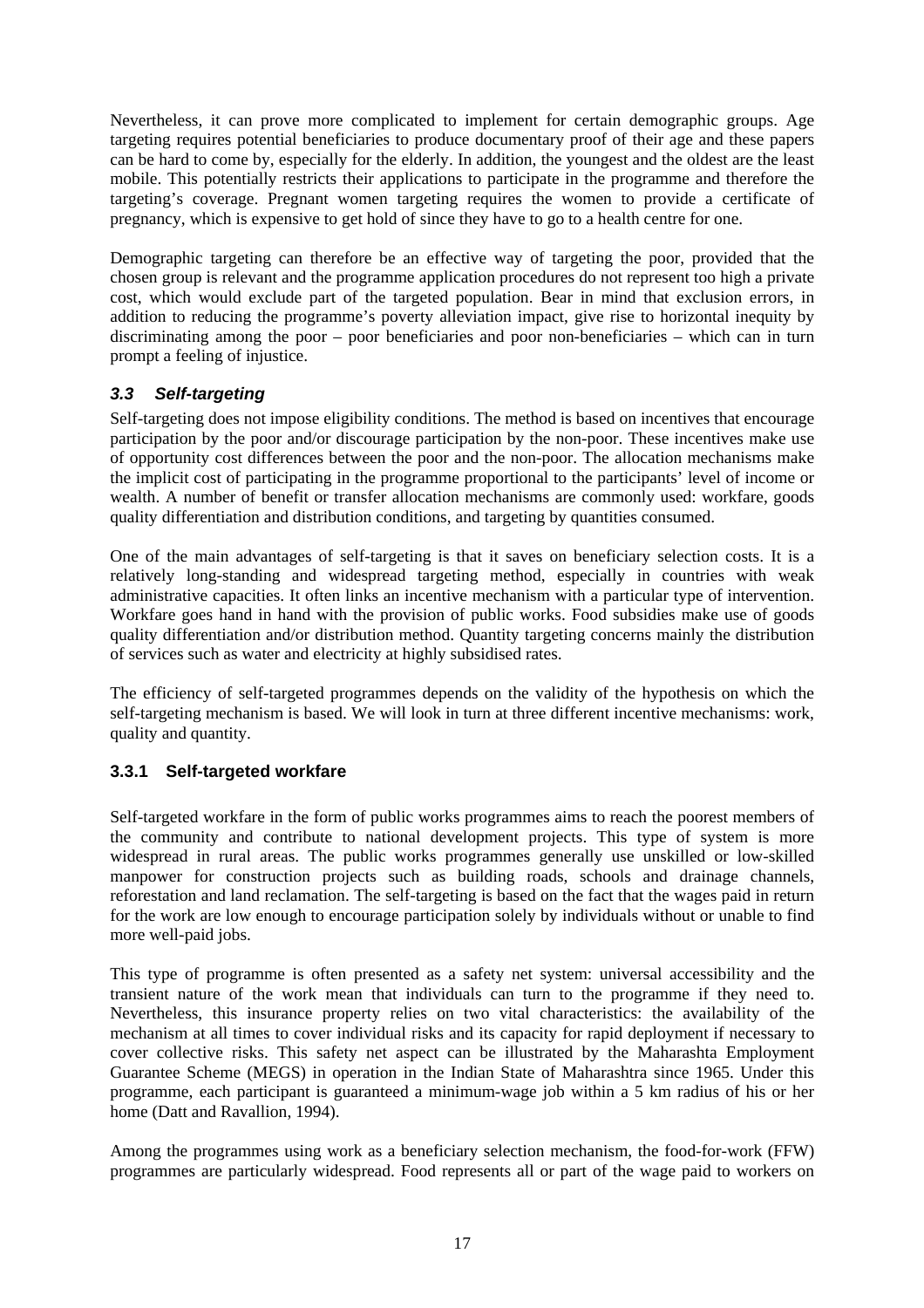these programmes. Although the food-for-work programmes distribute food, they rarely include explicit nutritional objectives in their main goals and are seen mainly as programmes for employment generating earnings distributed in kind.

As with other self-targeting programmes, the beneficiaries' selection costs are theoretically zero because accessibility is universal. The implementation costs, however, are high as managing public works is a relatively technical and complex task. The private participation costs are also potentially high. The value of the transfer made by these programmes corresponds to the value of the wage distributed minus the direct participation costs (transport) and earnings from alternative work. This latter cost element can represent a not-inconsiderable share of the costs borne by the individuals. In the case of the Maharashtra Employment Guarantee Scheme (MEGS), Datt and Ravallion find that loss of earnings from alternative activities varies enormously depending on the circumstances and can represent over 25% of the wage paid by the programme.

Evaluations of the effectiveness of self-targeted workfare programmes have shown that even though these programmes often reach their targets (relatively small exclusion error), many non-poor individuals also take part (large inclusion error) (Barrett, 2002). The usual explanation is that the wage rates are generally set too high. The work provided by these programmes hence replaces the work that would have been offered on the local market, thereby limiting the additionality of the transfers made. Moreover, when wages are too high, programme administrators can find themselves faced with a surplus labour supply and have to ration participation. In the presence of rationing, the probability of participation generally increases with social standing and the poor can hence be excluded from the programme.

More structural causes such as labour, land and credit market imperfections can also introduce distortions that make the public works programme incentives counteract the aim of the targeting.

This problem is illustrated in a study by Barrett and Clay (2003), who examine the effectiveness of a FFW programme in Ethiopia. They use a data set to establish that participation is extremely sensitive to the wage level offered (high wage elasticity of labour supply), but also that individuals' propensity to participate in the programme varies little with income level (low income elasticity of labour supply). These two characteristics suggest that the trade-off between exclusion and inclusion errors is very tricky. If wage levels are too low, very few poor people take part in the programme (exclusion error). At higher wage levels, a very large proportion of non-poor want to participate (inclusion error). For example, households with incomes at double the median income have a tendency to participate that is never below 80% of the probability for households in the poorest decile.

The self-targeting property of FFW programmes is based on the idea that the households with the most productive assets (land and livestock) have a high marginal labour productivity and, consequently, higher shadow wages than the households less well endowed with physical capital.<sup>21</sup> However, Barrett and Clay (2003) show that imperfect labour and land markets prevent the equalisation of factor ratios (workers/hectare) across farms of different sizes. So a relatively poor household with little land and even less work can have a higher shadow wage than a better-off household with more land and proportionally more work. This gives rise to a huge amount of variability in marginal productivity (i.e. shadow wages) and a relative decorrelation between the household's shadow wage and income. This decorrelation explains the low income elasticity of the labour supply of rural Ethiopian households and the problems involved in making a trade-off between exclusion errors and inclusion errors. Studies of self-targeted transfer schemes with a work condition show that the effectiveness and equity of these programmes depend on the characteristics of both the programme and the local labour market. More specifically, the most decisive programme elements are the wage offered and incorporation of the seasonal nature of farming in rural areas. As regards the local labour market characteristics, the wage and income elasticities of the individuals' labour supply explain not only the exclusion and inclusion

 $21$  The same reasoning can be applied to human capital endowments.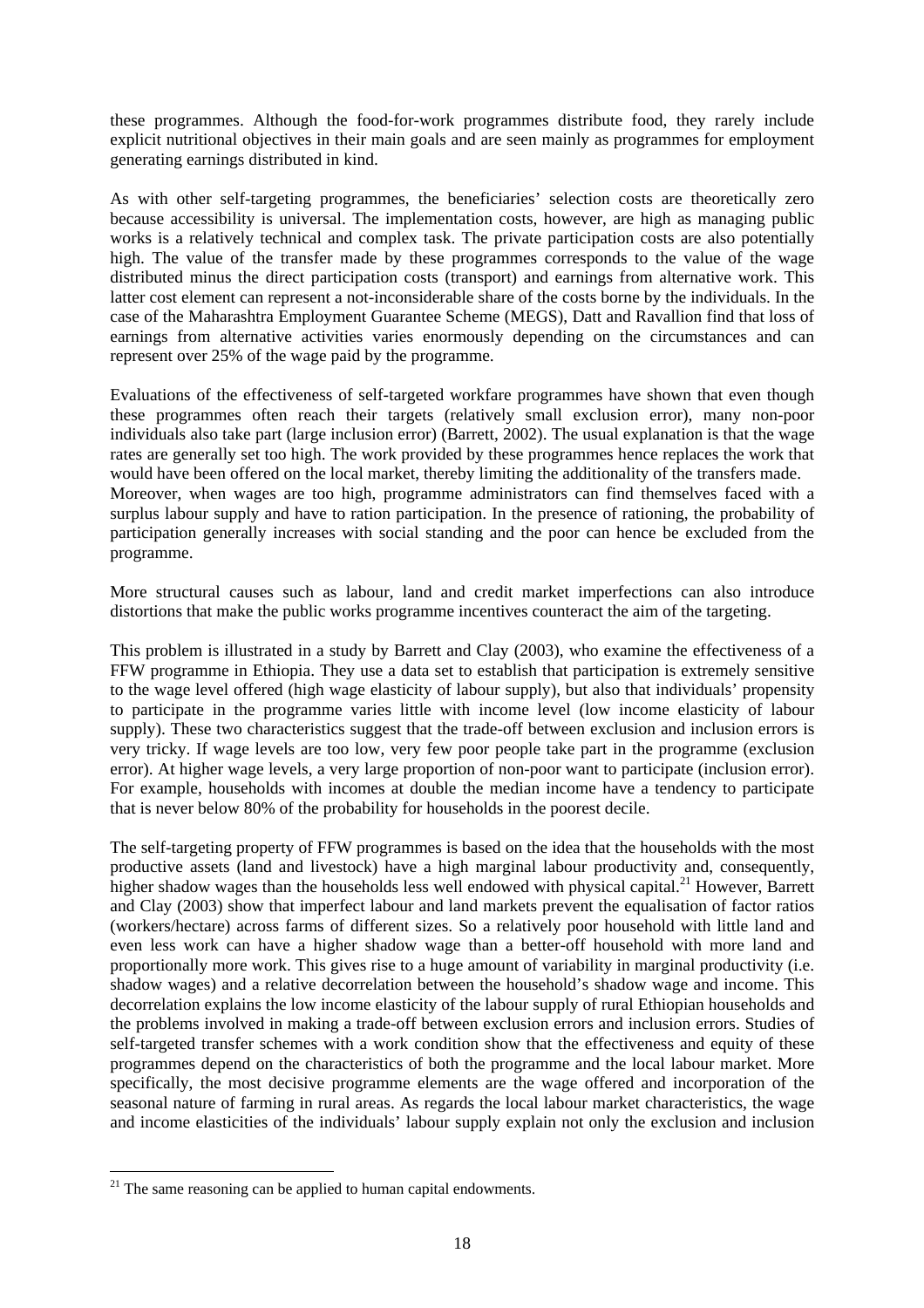errors, but also the magnitude of the private participation costs due to the loss of income from alternative activities.

Other problems specific to public works programmes are liable to occur (FAO, 2003). In many cases, the infrastructure and other facilities built by these schemes are not properly maintained. Public works programmes can trigger population movements and put strong pressure on social infrastructures and the environment in areas where the programme is being conducted. The schemes do not necessarily improve the nutritional condition of the family members the most at risk of malnutrition. This shortcoming is due to the fact that certain household members cannot participate in the programme (children, the elderly and the invalid) and that participating individuals' transfers are not proportional to the size of their household.

#### **3.3.2 Self-targeting by quality differentiation and time costs**

Self-targeting by quality differentiation and time costs is commonly used for food distribution and the distribution of basic social services (healthcare and education). Targeting by quality differentiation is based on the assumption that there are different types of goods: "inferior" goods – goods for which demand decreases when income increases – and "normal" or "superior" goods – for which demand increases when income increases. Applying public subsidies to inferior goods provides a transfer to poor households without any beneficiary household selection required.

In the case of the food distribution programmes, the inferior nature of the subsidised goods is generally associated with non-nutritional qualities such as taste, preparation and presentation. For example, in Thailand in the 1970s, subsidised rice was distributed consisting of 25% sticky rice and 75% ordinary rice, a mixture that was less preferable to consumers (Lorge, Rogers and Coates, 2002). In the United States, products distributed by food stamp programmes are identical to commercial products, but identified differently by their labels, which makes them less desirable. In many North African and Middle Eastern countries, targeting by quality differentiation has gradually been introduced into existing subsidised food distribution programmes in order to reduce the costs of these programmes which, in the case of Iran, were absorbing resources equal to nearly 6% of GDP (FAO, 2003). Targeting was based mainly on distributed product differentiation, with a larger subsidy attached to the lower quality products.

Benefits may also be targeted by means of the time costs involved or social stigmatisation. In the first case, the underlying assumption is that the opportunity cost of the time taken is proportional to the individual's wealth. This hypothesis is similar to the assumption in programmes using workfare targeting. In the second case, self-targeting is based on the assumption that individuals set greater store by their social status (affected by stigmatisation) when their income is high. This applies, for example, to public standpipes to supply water in urban areas. The time cost, transport effort and stigma attached to these standpipes makes them unappealing to the non-poor, who prefer to use private networks. Selftargeting can also be based on a distribution of food products by public health centres or state schools in countries where the better-off use private health establishments and private schools.

In this type of programme, the more valid the assumptions about the inferior or superior nature of the goods distributed, the lower the inclusion and exclusion risks. For example, if the stigmatisation on which the self-targeting mechanism is based is too costly socially speaking, the poor will refuse to participate in the programme. Stigmatisation can also erode the programme's impact on poverty in that it undermines self-esteem, defined by Rawls (1971) as a primary good. It therefore risks hampering the poor's capacities to acquire skills and break out of poverty (Besley and Kanbur, 1993).

The risk of non-participation by the poor also applies to programmes based on targeting by product quality differentiation. In the case of Tunisia, the introduction of less refined and highly subsidised brown sugar was a flop because the majority of consumers, including the poor, considered the darker sugar to be "dirty". Excessive time costs can also curb potential participation by poor households.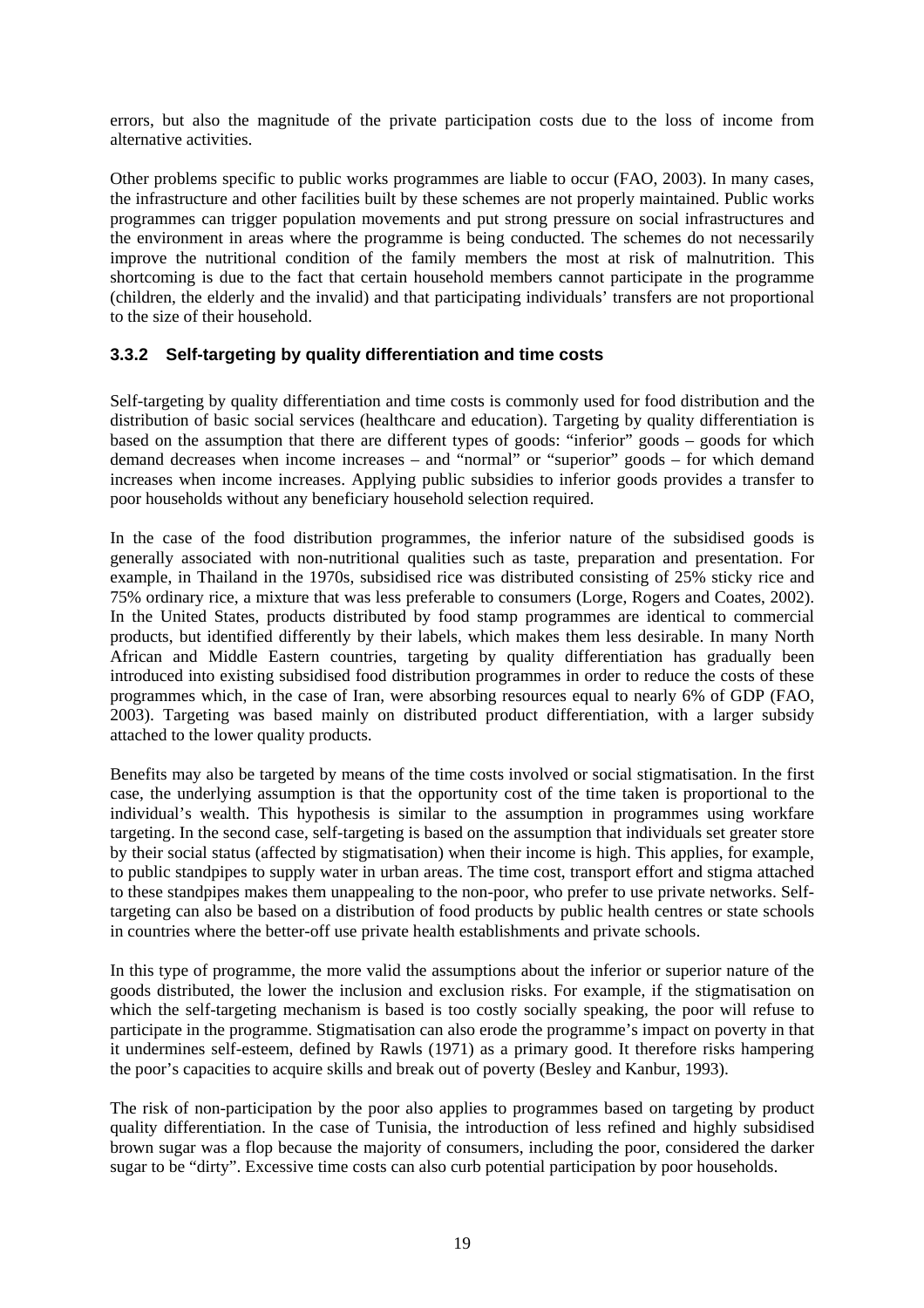#### **3.3.3 Quantity targeting**

Self-targeting based on quantities consumed is a highly specific targeting method concerning essentially the distribution of water and electricity services. Supply subsidies are effectively a social policy instrument that can be used in poverty alleviation strategies, as in Honduras and Sri Lanka (Komives *et al.*, 2007). They serve to raise households' income, but also to make these services accessible to the poor. Komives *et al.* (2005) conduct an analysis of water services in 80 cities and electricity services in 50 countries worldwide. They estimate the prevalence of subsidised water and electricity rates at 80% and 70% respectively.

Quantity targeting uses increasing block tariff structures. The principle of increasing block tariffs (IBTs) is to supply a first highly subsidised block (theoretically corresponding to a "subsistence" quantity in the case of water), with the unit price rising with each successive block. Based on the assumption that poor households consume less water and electricity than the rich, this tariff structure enables the poor to pay a lower average cost.

Selection is therefore by consumption level, with the households able to "choose" their consumption block. Yet this choice is constrained by the number of people in the household – because the blocks generally apply to one connection without taking account of family size – and by the fact that connections are shared by a number of households in many countries without this being a formal arrangement. Consequently, the larger poor households that more frequently share a connection reach the unsubsidised consumption levels more quickly. However, the prerequisite for eligibility for these subsidies is connection to the water network or electricity grid, even though inequalities of access remain very strong in the developing countries, especially in sub-Saharan Africa.

The progressivity of the tariff, and the targeting performance of the resulting subsidies, will also depend on the extent of service consumption differences by standard of living. If a steep gradient is not applied, it will be hard to limit the inclusion errors where a large subsidised volume is concerned, or this would occur at the expense of a sharp rise in exclusion errors.

The costs induced by this type of targeting are associated here with the transparency and clarity of the tariff structures. Some tariffs comprise a large number of blocks, which are not always the same for water and sanitation. The households' capacity to anticipate total consumption is also associated with billing frequency. Consumption control mechanisms, such as filling up the tank with a set volume of water and prepayment meters, could make it easier for households to control their consumption, but they are still thin on the ground.

#### **4 What lessons can be drawn from the poverty reduction policy targeting experiences?**

This section presents an analysis of the different lessons that can be drawn from the poverty reduction policy targeting experiences. It first looks at measuring the efficiency of targeting and its link with the impact of policies on poverty. Then it asks who the targeting players should be before summing up the pros and cons of the different targeting methods.

#### *4.1 The efficiency of targeting and its impact on poverty*

A number of authors have defined targeting efficiency indicators with a view to identifying best targeting practices. Efficiency here is defined as the capacity of the targeting to minimise both inclusion errors and exclusion errors. The indicator defined by Coady, Grosh and Hoddinott (2004a, 2004b) is probably the most commonly used in the empirical literature. It consists of the normalised share of transfers received by the poorest p%, i.e. the share of transfers going to the poorest p% compared with the percentage they represent of the total population. These authors posit that this indicator can be interpreted as the ratio of the observed targeting outcome to the outcome of a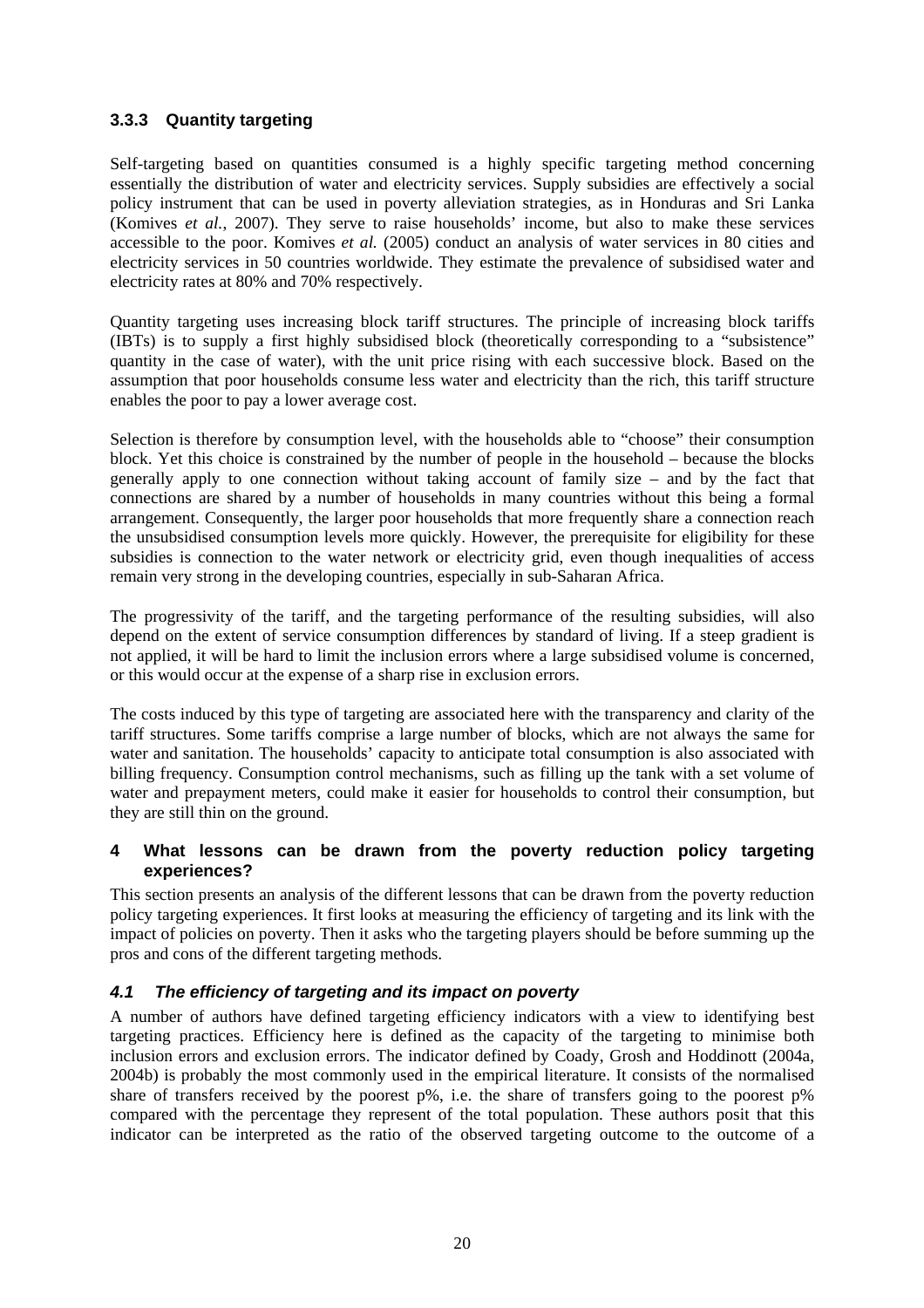universal transfer with the same budget.<sup>22</sup> A value higher than 1 means that the poor receive more transfers through the targeted policy than through the universal transfer. The allocation is said to be "progressive". A value of less than 1 corresponds to a "regressive" allocation: the poor receive less in the way of transfers than they would have done if the same programme had not been targeted.

Like most of the targeting efficiency indicators built by weighting inclusion and exclusion errors in various ways, this indicator has its limits.<sup>23</sup> As pointed out by Ravallion (2007), it overevaluates the inclusion errors at the expense of the exclusion errors. Consequently, the evaluation of targeting performance attributes a greater weight to the capacity to keep spending down – by preventing the non-poor from benefiting from the programme – than to the capacity to reach all the poor targeted by the programme.

Secondly, this indicator does not evaluate the effect of targeting on the distribution of welfare among the poor or, more generally, on the entire population's welfare distribution. If vertical equity is to be achieved, when choosing between two programmes with the same proportion of inclusion and exclusion errors, it is preferable to opt for the programme that reaches the poorest of the poor rather than that which reaches the least poor of the poor. Likewise, a programme that includes non-poor bordering on the poverty line is preferable over a programme that includes non-poor at the tail end of the distribution curve. Moreover, for the sake of horizontal equity, it is advisable to treat all the poor with the same level of welfare exactly the same.

Lastly, this indicator appears to be weakly correlated with the impact of poverty reduction programmes. Ravallion (2007) seeks to evaluate, in the specific case of the Chinese *Di Bao* programme, the extent to which the targeting efficiency indicators are correlated with the programme's impact on monetary poverty. This programme pays urban households below a certain poverty line a cash allocation to help them break out of poverty. Ravallion draws on the fact that the programme was set up independently in each municipality, giving the municipal authorities a great deal of power over the definition of the poverty line for their town, the total sum of transfers and the implementation of the programme itself. He calculates a number of targeting efficiency indicators for the 35 major municipalities of China. In addition, he estimates the poverty impact that can be attributed to the programme by means of the variation in the number of poor before and after the programme's introduction. His findings suggest that there is no significant correlation between poverty reduction and the indicators most often used in the literature. Nevertheless, Ravallion shows that the more successful the towns at containing inclusion errors, the less successful they are at reducing poverty. Conversely, the lower the level of exclusion errors, the more the programme significantly reduces poverty. So it would seem that the weak capacity of the most frequently used indicators to reflect the impact of targeting on poverty reduction is due to their very weak correlation with the programme's coverage of the poor (if not even a negative correlation in certain cases).

The weak link between targeting efficiency as measured by the indicators used in the literature and the programme's impact on poverty suggests it would be advisable to opt for a targeting evaluation approach directly associated with the impact of targeting on poverty reduction. This recommendation was made by Cornia and Stewart back in 1995. It is also the message with which Ravallion concludes (2007, p. 19): "*If there is a single message from this study it is that analysts and policy makers would be better advised to focus on the estimable outcome measures most directly relevant to their policy problem. In the present context, impacts on poverty can be assessed with the same data and under the same assumptions as required by prevailing measures of targeting performance.*"

The idea of this approach is to measure a programme's targeting performances by comparing its poverty reduction impact with that of a counterfactual, i.e. a programme with the same budget, but different targeting. Many studies compare ex ante the poverty impacts of different programme implementation methods for a given country in order to guide decision-makers upstream or help them

 $22$  This interpretation is disputed by Ravallion (2007).

<sup>&</sup>lt;sup>23</sup> For a more detailed presentation of the targeting efficiency indicators, see Lavallée *et al.*, 2009, p. 47.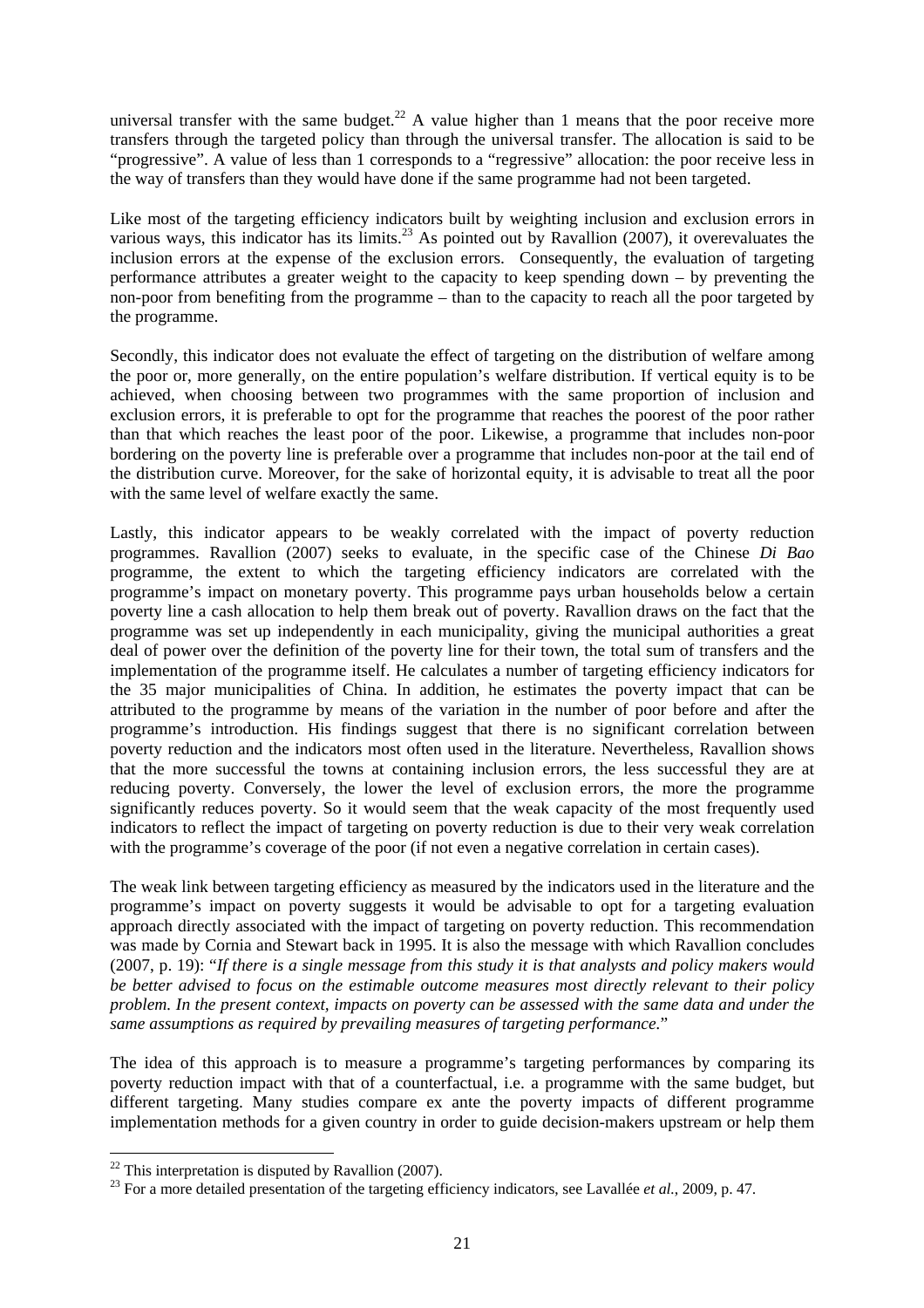revise the targeting methods for existing programmes. However, it is not so easy for this approach to compare programmes conducted in unrelated contexts with different budgets.

#### *4.2 Who should do the targeting?*

One of the main problems with targeting is obtaining information on the poor's living conditions and needs. A method often proposed to overcome this problem is to decentralise the evaluation of household living standards and the selection of welfare programme recipients to local organisations. The main argument in support of this decentralisation process is that local organisations (nongovernmental organisations, local government and local communities) have more access to the information required (Coady, Grosh and Hoddinott, 2004a; Conning and Kevane, 2002). In other words, it is easier and cheaper for them to obtain information on household living conditions than it is for the central administration. They are held to be better informed about the members of their community and better placed to recognise the "real" poor. For their part, the households are said to find it harder and be less inclined to hide their real standards of living from the local authorities. This grassroots access to information is put forward as grounds for the decentralisation of the targeting process on the basis that it substantially improves targeting performance by reducing inclusion and exclusion errors along with the costs of identifying and monitoring the poor.<sup>24</sup>

In a study on the Albanian Ndihme Ekonomika (NE) social assistance programme, Alderman (2002) shows that communities use locally available information to allocate welfare benefits. In this programme, decisions regarding beneficiary selection and the amount of benefits allocated to each household are decentralised to commune level. The households first of all apply for the programme. Then an administrator selects the households and determines the amount to be allocated to each household on the basis of its size, land assets, and the wages and pensions it receives. Lastly, an elected committee makes the final welfare allocation decisions. It not only has the power to add or eliminate beneficiaries, but it makes the actual decision on the amount allocated to each household. It is at this stage that the information available to the committee members comes into play. Alderman shows that criteria other than household size, assets and income are taken into account to allocate benefits and better target the poor. Such factors are hard for a household survey to grasp and have nothing to do with labour market participation or assets. For example, the committee members may be aware that a given household has resources (such as savings abroad) that it was not bound to declare to participate in the programme. Or it may know that certain households have fallen on hard times due to the loss of part of their harvest, for example, which their land ownership cannot possibly reflect.

However, the main worry about decentralisation is that communities might divert the resources intended for the poor. There is nothing to say that they will actually handle vulnerable groups in a suitable manner. Their main concern is not necessarily the success of the programme. For example, a mayor or local politician's priority could well be to be re-elected, a teacher's might be the quality of his relationship with his pupils, and so on.

Many studies have shown that the risk of capture by local elites grows with inequalities. For example, in a study of a decentralised food-for-education programme in Bangladesh, Galasso and Ravallion (2005) find that the villages with the highest land inequalities are the worst at targeting the poor. Bardhan and Mookherjee (2006) analyse decentralised programmes conducted in the State of West Bengal in India over the 1978-1998 period. Their study finds that land inequalities reduce performance in terms of targeting agricultural input credit and distribution programmes (seeds, fertiliser and pesticides). They also show that local government in areas with the highest inequalities tends to choose less efficient public employment programmes in terms of job creations. Araujo *et al.* (2008) draw on data on social fund investments in Ecuador to show that, where inequalities are high, the communities' choices give rise to projects benefiting the entire community rather than projects targeting the poorer individuals. They observe that the latrine projects, in particular (investments intended for the poor), were conducted in less unequal villages.

<sup>&</sup>lt;sup>24</sup> Decentralised targeting is sometimes called "community-based targeting" in the literature.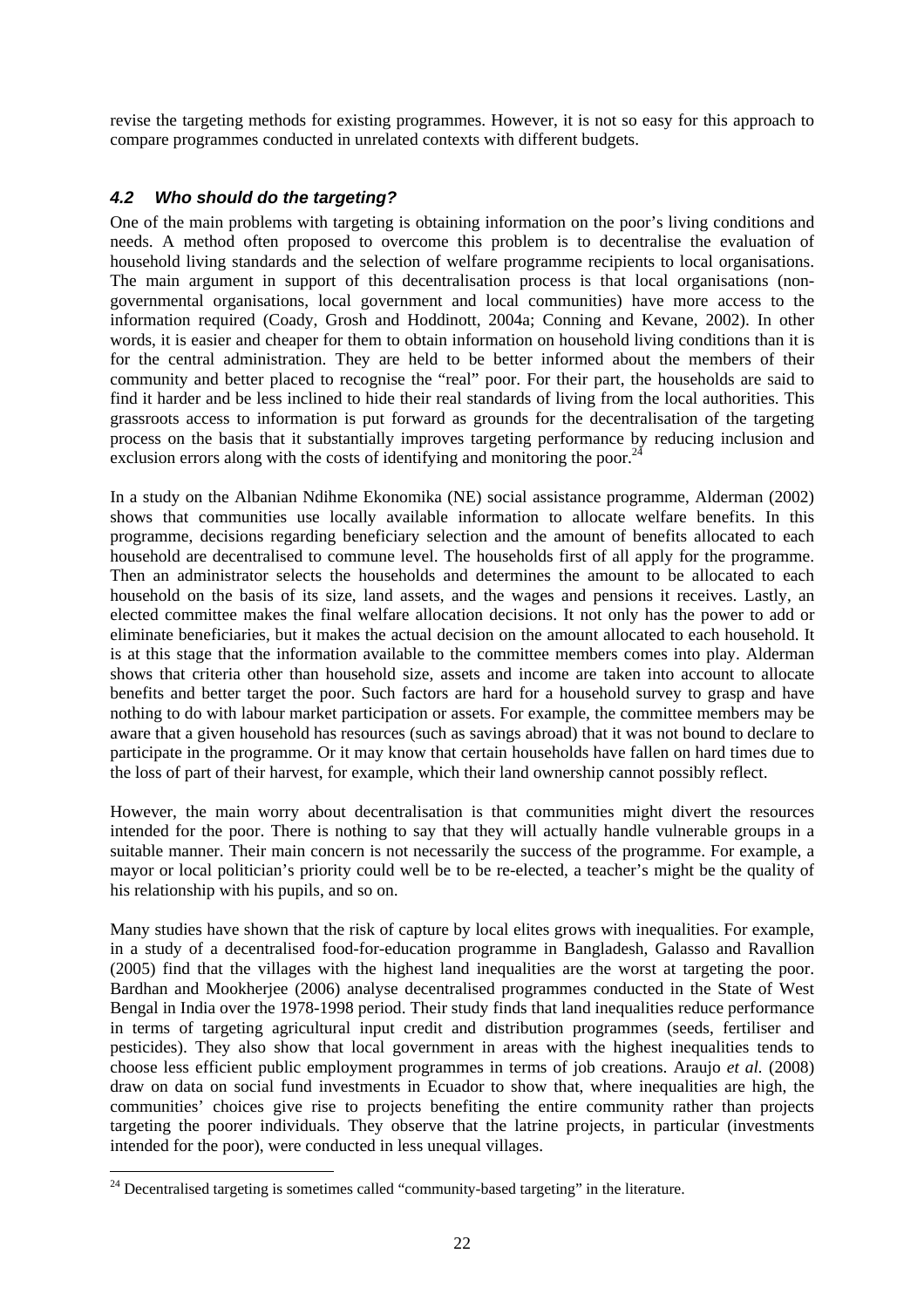Such a finding may, at first glance, appear paradoxical. It would normally be expected to be easier to pinpoint the poor in highly unequal communities and identify their needs. Galasso and Ravallion (2005) explain this finding in terms of the relative power of the poor in the local decision-making process: the greater the inequalities, the less voice the poor have in the decision-making processes. In other words, the more unequal the initial distribution of resources, the greater the non-poor's chance of cornering the resources intended to help the poor. In such a situation, the local political economy tends to perpetuate the inequalities. This conclusion is also echoed in another criticism of decentralised targeting, which argues that this beneficiary selection mechanism tends to perpetuate the local power structures and exclude certain individuals from the social programmes for ethnic or moral reasons (Conning and Kevane, 2002).

Nevertheless, these studies generally tend to put their conclusions into perspective. They point out that, although there is indeed a risk of poverty alleviation programme benefits being diverted in certain villages with high levels of inequality, the real problem does not lie there. It lies in the central government's allocation of the resources to the local communities. Galasso and Ravallion (2005) find that the central government's allocation of resources among the villages in Bangladesh is neutral to poverty, i.e. it does not depend on the communities' poverty levels. They also show that the programme's targeting performances are on the whole due to the allocation of resources within the village rather than the distribution of resources among the villages. Bardhan and Mookherjee (2006) draw similar conclusions. They find that the central level tends to allocate fewer resources to villages where poverty, inequalities and the proportion of low-caste individuals are high. Such findings put the case for a more transparent and equitable process when allocating resources from central government to the local authorities.

Another risk of decentralisation lies in the generation of horizontal inequalities wherein the poor are treated differently depending on where they live. Looking again at the Chinese *Di Bao* programme, Ravallion (2009) shows that wealthier municipalities apply less restrictive eligibility criteria than poorer municipalities. Consequently, the poor in rich cities fare better from the programme than the poor in poor municipalities. This puts a strong brake on the programme's impact on poverty reduction.

#### *4.3 Choosing the right targeting method for the circumstances*

Few available comparative studies evaluate the relative performances of the different targeting methods. This dearth is due to the fact that it is hard to put together a database on targeted policy performances across a broad enough spectrum of geographic, institutional and cultural situations, targeting methods and poverty reduction policy types to be able to separate out the effects of these different elements.

The study by Coady, Grosh and Hoddinott (2004a, 2004b) is probably the most comprehensive crosscutting analysis of targeting performances. These authors compare 122 targeted poverty alleviation programmes in 48 developing countries. They use the normalised share of transfers received by the poorest 40% of individuals as their targeting performance indicator. Despite the considerable limitations of this indicator, as discussed in the previous section, this study presents three major findings.

Firstly, the authors find that targeting is an efficient instrument for concentrating the benefits of the policies among the poor. Half of the programmes studied allocate at least 25% more transfers to the poor than the same programmes delivered in a non-targeted manner: "*In this sense, targeting works,*" (Coady, Grosh and Hoddinott, 2004b, p. 81). However, targeting is "regressive" in one-quarter of the programmes. In addition, the average performance of the targeted programmes studied is less than 1, i.e. "regressive".

Secondly, targeting performances are highly sensitive to the context surrounding policy implementation. First of all, they are positively correlated with the extent of democracy in the countries. In other words, the greater the people's voice in the government's choices, the more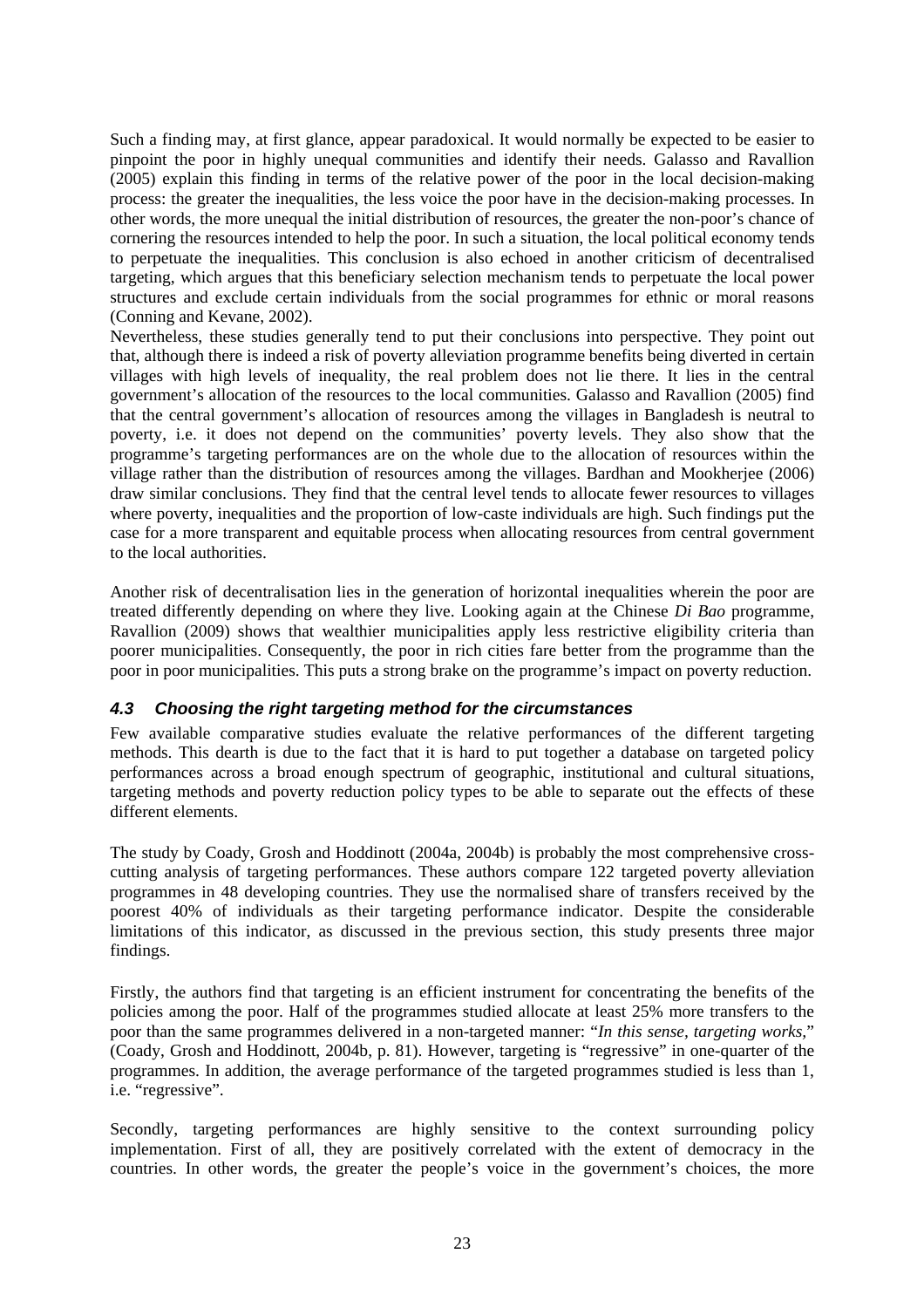accountable the government is to the people and the media for its actions,<sup>25</sup> and the better the targeting performances. Large income distribution inequalities subsequently raise the targeting performances, since it is normally easier to identify the poor when inequalities are high as they stand out clearly from the non-poor. Lastly, targeting performances depend on the country's level of wealth, which the authors say reflects the country's institutional capacities to design and conduct a targeted policy. In sub-Saharan Africa, for example, the median targeted programme transfers 8% fewer resources to the poor than would have been transferred by the same type of non-targeted programme. Conversely, the "best" targeting performances are found in the Latin American and transition countries where institutions are stronger.

The third conclusion that the authors come to is that no targeting method is strictly preferable to another in terms of targeting performance: "*There is no clearly preferred method for all types of programs or all country contexts"* (Coady, Grosh and Hoddinott, 2004a, p.84). In effect, in their sample of targeted programmes, only 20% of the variance between the different targeting performances is explained by the choice of targeting methods. The remaining 80% is due to differences within one and the same targeting method.

This finding therefore underscores the importance of taking joint account of a range of considerations when choosing a targeting method: the objectives of the poverty reduction policy, especially the poverty definition used, and the programme's proposed scale and duration, as well as the institutional environment, the data available, the country's central and local administrative capacities, and the behavioural responses of the potential beneficiaries.

Although it is not possible to rank the different targeting methods, the existing empirical literature can be used to present their relative advantages and disadvantages along with the contexts to which they appear to be the best suited. Table 3 does just this, based on the experiences analysed by Coady, Grosh and Hoddinott (2004a).

| <b>Targeting method</b>                |                               | <b>Main advantages</b>                                                                           | Main disadvantages                                                                                                           | Suitable context                                                                                                                                                                                                                                                                                                                                   |
|----------------------------------------|-------------------------------|--------------------------------------------------------------------------------------------------|------------------------------------------------------------------------------------------------------------------------------|----------------------------------------------------------------------------------------------------------------------------------------------------------------------------------------------------------------------------------------------------------------------------------------------------------------------------------------------------|
| <b>Individuals</b><br>or<br>households | By means<br>testing           | - Few inclusion and<br>exclusion errors<br>- Little risk of<br>generating<br>horizontal inequity | - Substantial<br>disincentive effects<br>on households<br>- High beneficiary<br>identification costs<br>(public and private) | - Administrative system<br>sufficiently developed to<br>set up control and<br>checking procedures<br>- Transfer sums large<br>enough to justify the<br>high costs of<br>identification or use of<br>this identification by<br>other programmes<br>- Suitable for monetary<br>poverty reduction<br>policies, but does not<br>cover other aspects of |
|                                        |                               |                                                                                                  |                                                                                                                              | poverty                                                                                                                                                                                                                                                                                                                                            |
|                                        | By proxy-<br>means<br>testing | - Few disincentive<br>effects on<br>households                                                   | - Hard to rally<br>political support<br>because the selection<br>criterion is not                                            | - Administrative system<br>sufficiently developed<br>for beneficiary selection<br>(information collection                                                                                                                                                                                                                                          |

#### **Table 3: Comparison of targeting methods**

<sup>&</sup>lt;sup>25</sup> The level of democracy as defined and used by Coady, Grosh and Hoddinott corresponds to the Voice and Accountability indicator defined by Kaufman *et al.* (1999).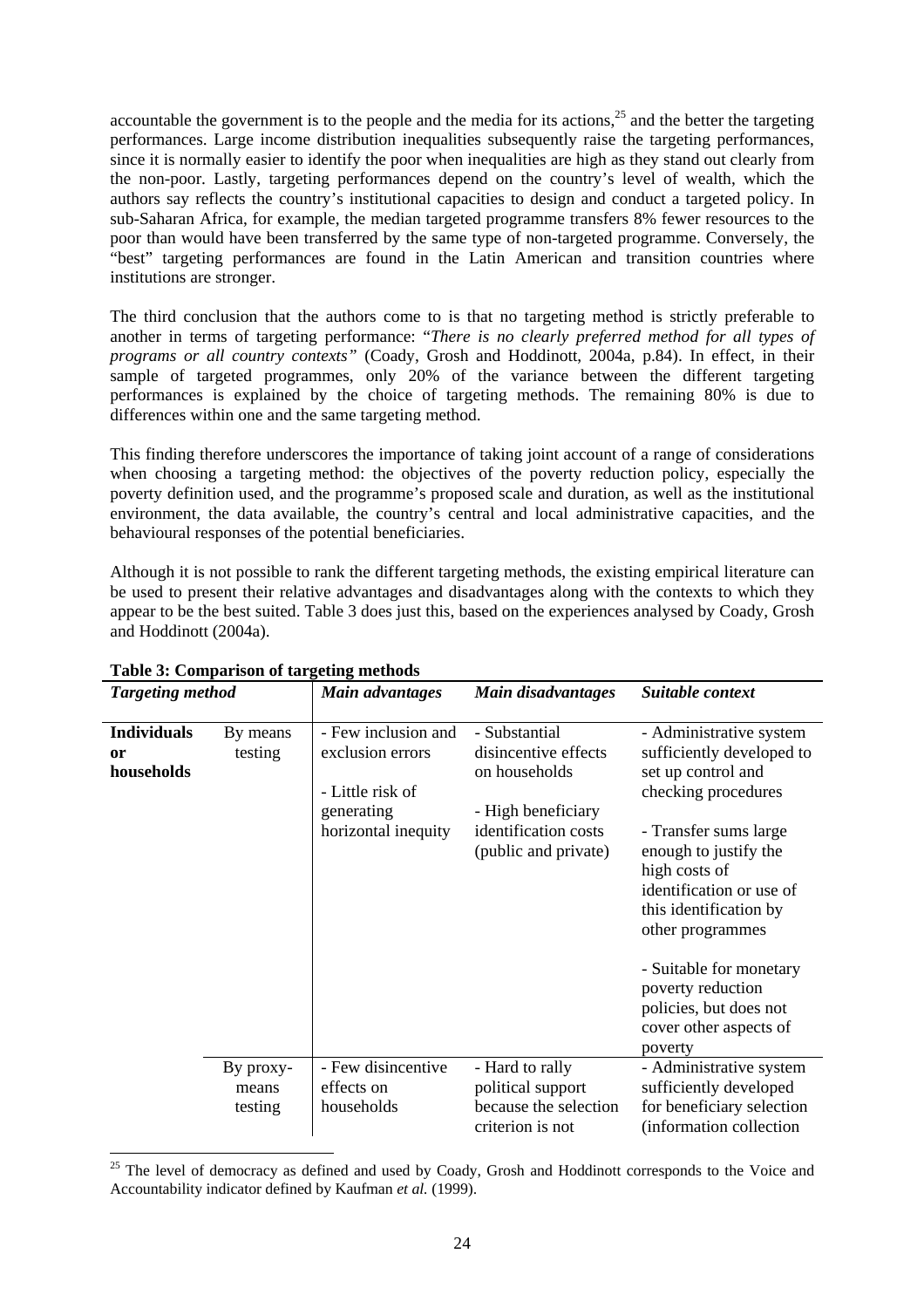|             |             | - Low risk of                    | always well                                 | and application of the                              |
|-------------|-------------|----------------------------------|---------------------------------------------|-----------------------------------------------------|
|             |             | manipulation of                  | understood                                  | criterion)                                          |
|             |             | information to meet              |                                             |                                                     |
|             |             | the selection                    | - Rigid criterion                           | - Transfer sums large                               |
|             |             | criterion                        | poorly suited to                            | enough to justify the                               |
|             |             | - Selection of                   | standard-of-living<br>changes               | high costs of<br>identification or use of           |
|             |             | beneficiaries based              |                                             | this identification by                              |
|             |             | on a lightweight                 | - Reflects the average                      | other programmes                                    |
|             |             | survey                           | household's standard                        |                                                     |
|             |             |                                  | of living well, but not                     | - Suitable for chronic                              |
|             |             |                                  | so well the others                          | poverty alleviation                                 |
|             |             |                                  |                                             | policies. Unsuited to                               |
|             |             |                                  | - Requires the                              | policies addressing                                 |
|             |             |                                  | collection of                               | vulnerability                                       |
|             |             |                                  | information to<br>identify the              |                                                     |
|             |             |                                  | beneficiaries                               |                                                     |
|             | By the      | - Captures                       | - Potentially high                          | - Small-scale programme                             |
|             | communities | information                      | political cost (risk of                     | (few beneficiaries                                  |
|             |             | available solely at              | manipulation of the                         | possible, small sums                                |
|             |             | local level                      | selection criteria, risk                    | distributed, short                                  |
|             |             |                                  | of undermining social                       | programme duration)                                 |
|             |             | - Consideration of               | cohesion in the                             |                                                     |
|             |             | specific needs at<br>local level | community)                                  | - If the aim is to                                  |
|             |             |                                  | - The local                                 | incorporate a more<br>subjective dimension          |
|             |             |                                  | stakeholders' goals                         | into the concept of                                 |
|             |             |                                  | are not necessarily                         | poverty                                             |
|             |             |                                  | the same as the                             |                                                     |
|             |             |                                  | programme's goals                           | - Well-defined                                      |
|             |             |                                  |                                             | communities with strong                             |
|             |             |                                  | - High risk of                              | social cohesion                                     |
| Categorical | All         | - Administratively               | horizontal inequity<br>- Risk of generating | - Modest administrative                             |
|             |             | simple and                       | horizontal inequity                         | capacities                                          |
|             |             | moderate cost                    |                                             |                                                     |
|             |             |                                  |                                             | - Categories chosen                                 |
|             |             | - Few disincentive               |                                             | sufficiently correlated                             |
|             |             | effects and little               |                                             | with poverty                                        |
|             |             | stigma                           |                                             |                                                     |
|             | Geographic  |                                  | - Targeting efficiency                      | - Homogeneous poverty                               |
|             |             |                                  | highly dependent on<br>the quality of the   | levels within geographic<br>areas and heterogeneous |
|             |             |                                  | available data                              | between areas                                       |
|             | Demographic | - Often popular                  |                                             | - Availability of                                   |
|             |             |                                  |                                             | exhaustive demographic                              |
|             |             |                                  |                                             | data                                                |
|             |             |                                  |                                             | - Poverty concentrated                              |
|             |             |                                  |                                             | within a demographic                                |
|             |             |                                  |                                             | group                                               |
| Self-       |             | - Targeting cost                 | - Strong stigma                             | - Institutional or                                  |
| targeting   |             | virtually zero                   | - Sometimes high                            | administrative capacities<br>not very developed     |
|             |             |                                  | private costs                               |                                                     |
|             |             |                                  |                                             |                                                     |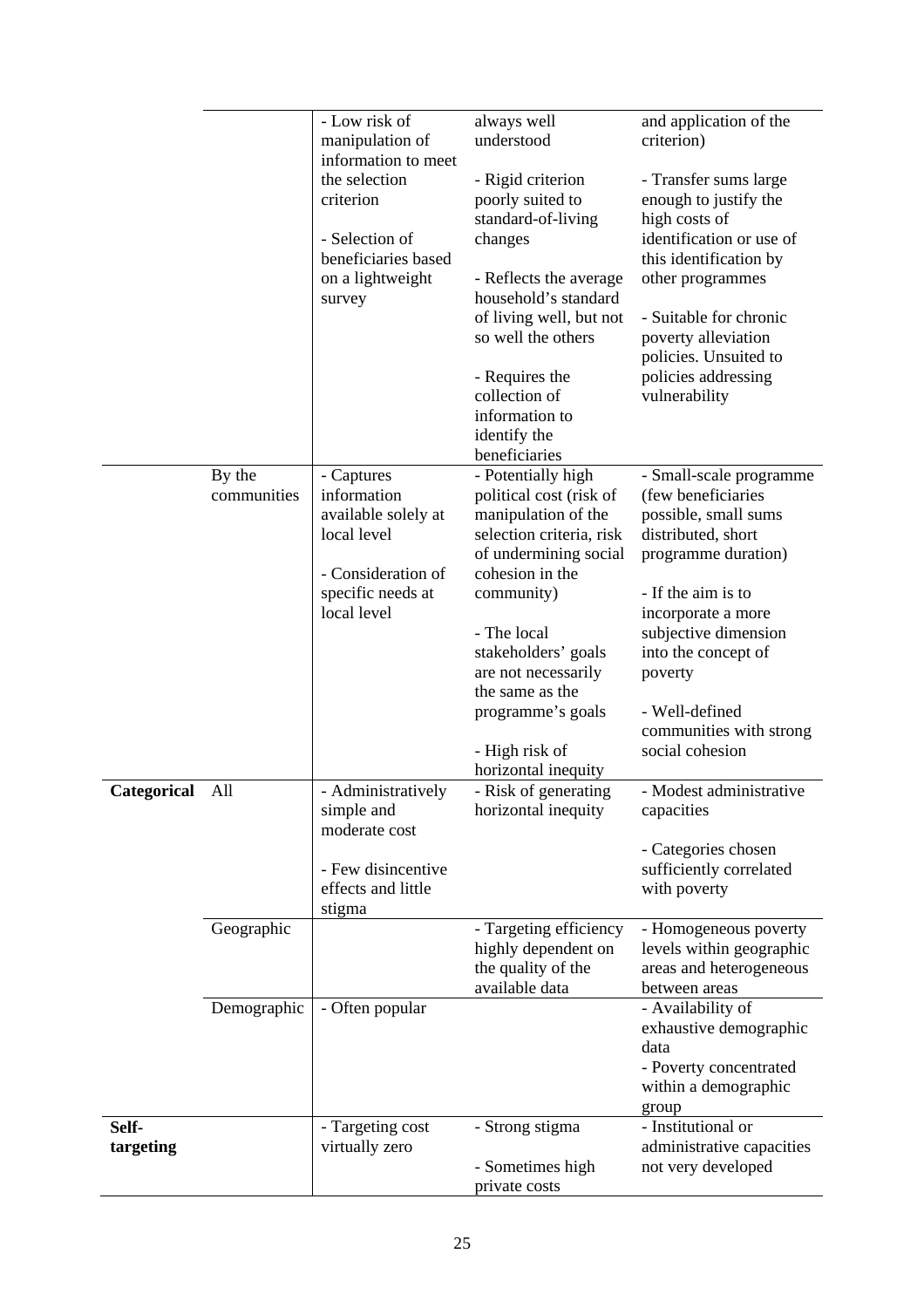| - Inclusion of<br>vulnerability in the<br>definition of poverty                                                                                         |
|---------------------------------------------------------------------------------------------------------------------------------------------------------|
| - Consumption and<br>labour supply behaviour<br>highly different between<br>poor and non-poor and<br>similar among poor to<br>limit horizontal inequity |

Source: The authors, adapted from Coady, Grosh and Hoddinott (2004a)

Given the methods' individual weaknesses and complementarities, many poverty alleviation policies use a number of them in tandem. For example, two-step targeting is commonly used: geographic areas are first of all targeted by poverty level, and then individuals or households or even demographic groups are targeted within these areas. Other combinations are possible, such as demographic targeting followed by individual targeting or, as in the case of the Mexican *Oportunidades* programme, geographic targeting following by proxy-means testing coupled with community-based targeting, or again in Mexico, where the government targeted priority zones within which the poor self-target to obtain products consumed mainly by the poor. Combining the different methods optimises policy targeting, as shown by Coady, Grosh and Hoddinott (2004a, 2004b).

#### **Conclusion**

This study reviews poverty reduction targeting performances in developing countries. An in-depth analysis of studies on this subject leads us to a first conclusion. We believe that the issue of the merits of targeting, always a subject of hot debate in the literature, is fuelled more by ideological positions than by any observation of the widespread failure of targeted policies. In fact, where resources are scarce, targeting appears to be an effective tool for poverty reduction provided that the methods used to target the poor are well-suited to the context in which they are implemented. Given that a mismatch between targeting methods and local realities can make a targeted policy less effective than a universal policy, the choice of mechanisms to identify the poor is of paramount importance.

There is no easy answer to the question of the choice of targeting methods. Given the current state of knowledge, no targeting method stands out as being a cut above the rest in absolute terms. When choosing a targeting method, many aspects of the situation on the ground have to be taken into consideration. This review points up the wealth and relative flexibility of the palette of targeting methods. In addition, it presents an analytic framework to guide targeted poverty reduction policymakers in making the best choice.

From a more theoretical standpoint, this review highlights the need to take forward research on the evaluation of targeted policies. Top of the list in this regard is thinking on targeting performance indicators. The most commonly used indicators at present provide little information on the poverty reduction impacts of the different targeting methods. Yet it is vital for targeting methods to be compared in the light of their contribution to the end goal of poverty alleviation policies. Secondly, very few comparative studies on targeting methods cover a broad enough spectrum to be able to separate out the different effects of context on the efficiency of the targeting methods. Work is called for in this area to refine the findings of these meta-analyses and test their robustness to other methodological choices. Another possible avenue of research is to take advantage of recent advances in policy impact evaluation by setting up experimental procedures to make a strict comparison of the different targeting methods.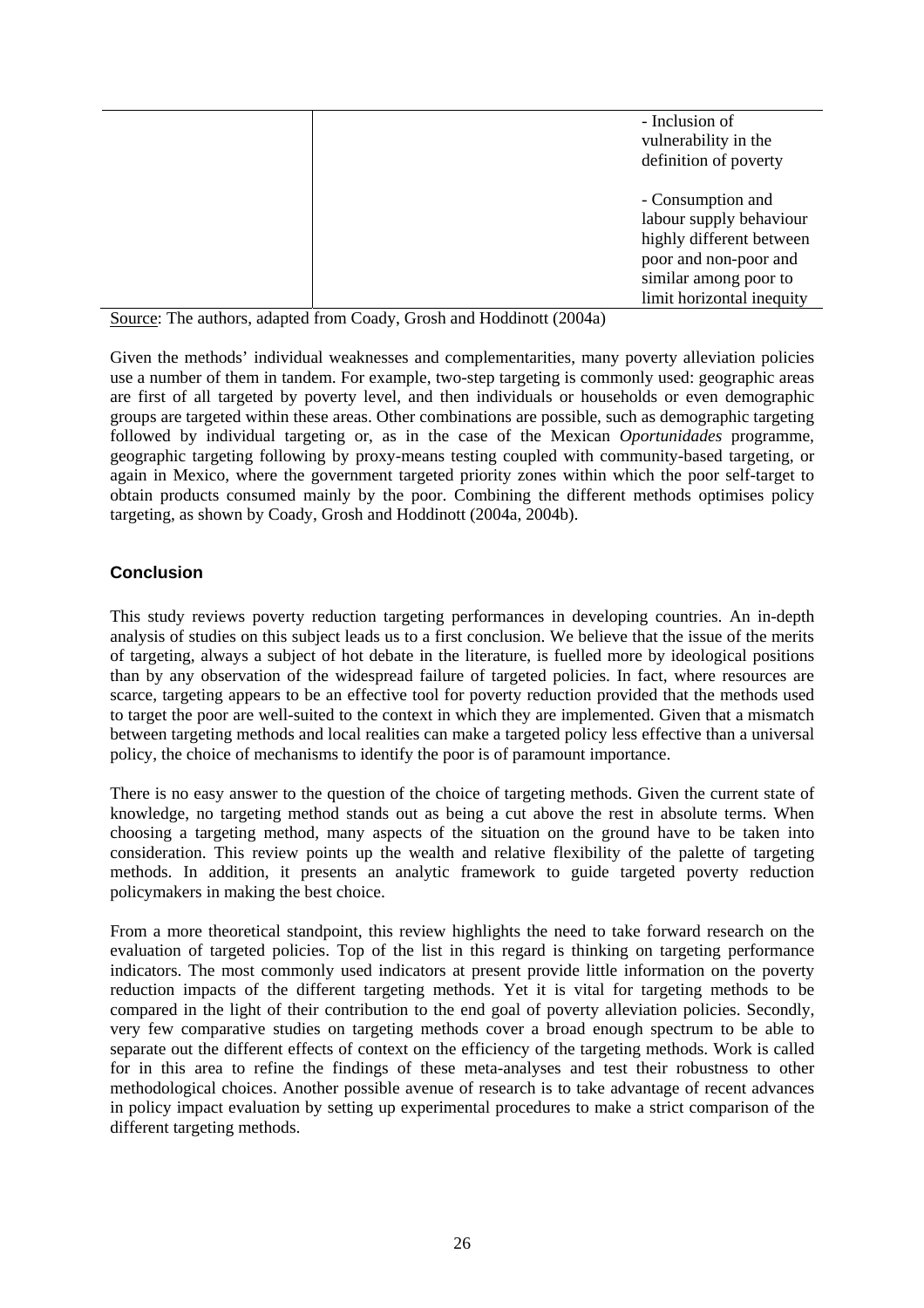#### **References**

- Ahmed, A. and Bouis, H. (2002), "Weighing what's practical: Proxy means testing for targeting food subsidies in Egypt" *Food Policy* 27, pp. 519-540.
- Alderman, H. (2002), "Do local officials know something we don't? Decentralization of targeted transfers in Albania", *Journal of Public Economics*, 83, pp. 375-404.
- Anand, S. and Kanbur, R. (1990), "Public Policy and Basic Needs Provision: Intervention and Achievement in Sri Lanka." In Jean Dreze and Amartya Sen, eds., *The Political Economy of Hunger,* Vol. 3, *Endemic Hunger.* Oxford: Clarendon Press.
- Araujo, C.M., Ferreira, F.H.G., Lanjouw, P. and Ozler, B. (2008), "Local inequality and project choice: Theory and evidence from Ecuador" Journal of Public Economics No. 92, pp. 1022– 1046.
- Backer, J. and Grosh, M. (1994), "Poverty Reduction Through Geographic Targeting: How Well Does It Work?", *World Development*, 22(7), pp. 983-995.
- Barrett, C.B. (2002), "Food Aid Effectiveness: It's the Targeting, Stupid!", Cornell University Applied Economics and Management Working Paper No. 2002-43.
- Barrett, C.B. and Clay, D. C. (2003), "How Accurate Is Food-For-Work Self-Targeting in the Presence of Imperfect Factor Markets? Evidence from Ethiopia", *Journal of Development Studies*, 39(5), pp. 152-180.
- Bardhan, P. and Mookherjee, D. (2006), "Pro-poor targeting and accountability of local governments in West Bengal" *Journal of Development Economics*, 79, pp. 303-327.
- Besley, T. and Kanbur, R. (1993), "*The Principles of Targeting*", in Michael Lipton and Jacques vas der Gaag (eds), Including the Poor, Chapter 3, Washington, DC: World Bank, pp. 67-90.
- Bibi, S. and Duclos, J.-Y. (2007), "Equity and policy effectiveness with imperfect targeting", *Journal of Development Economics*, 83, pp. 109-140.
- Bigman D., Dercon S., Guillaume D. and Lambotte M. (1998), "Community Targeting for Poverty Reduction in Burkina Faso", *Center for Economic Studies Discussions Paper Series* (DPS) 99.10.
- Bigman D. and Fofack, H. (2000), "Geographic Targeting for Poverty Alleviation, an Introduction to the Special Issue", *The World Bank Economic Review*, 14(1), pp. 129-45.
- Caldés, N., Coady, D. and Maluccio, J.A (2004), "The cost of poverty alleviation transfer programs: a comparative analysis of three programs in Latin America", *FCND discussion paper* No. 174, IFPRI, Washington D.C.
- Coady, D., Grosh, M., and Hoddinott J. (2003), "Targeted Anti-Poverty Interventions: A Selected Annotated Bibliography", International Food Policy Research Institute, mimeo.
- Coady, D., Grosh, M. and Hoddinott, J. (2004a), Targeting of Transfers in Developing Countries: Review of Lessons and Experience, Washington, World Bank.
- Coady, D., Grosh, M. and Hoddinott, J. (2004b), "Targeting Outcomes Redux", *World Bank Research Observer*, 19(1), pp. 61-86.
- Conning, J. and Kevane, M. (2002), "Community-Based Targeting Mechanisms for Social Safety Nets: A Critical Review", *World Development*, 30(3), pp. 375-394.
- Cornia, G. and Stewart, F. (1995), "Two errors of targeting", in Van de Walle D. et Nead K. (eds) *Public Spending and the Poor: Theory and Evidence*, Baltimore: Johns Hopkins University Press.
- Datt, G. and Ravallion, M. (1994), "Transfer Benefits from Public Works Employment: Evidence for Rural India", *Economic Journal*, 104(427), pp. 1346-69.
- Datt, G. and Ravallion, M. (1995), "Is Targeting through a Work Requirement Efficient? Some Evidence for Rural India", in Van de Walle D. and Nead K. (Eds) *Public Spending and the Poor: Theory and Evidence*, Baltimore: Johns Hopkins University Press.
- Deaton, A. (1992), "*Understanding Consumption*", Oxford: Oxford University Press.
- Dreze, J. and Sen, A. (1989), "*Hunger and public action*", Clarendon, Oxford.
- Duclos, J.-Y. (1995) "Modelling the take-up of state support" *Journal of Public Economics*, Vol. 58, pp. 391-415.
- Duflo, E. (2000), "Child Health and Household Resources in South Africa: Evidence from the Old Age Pension Program", *American Economic Review*, 90(2), pp. 393-398.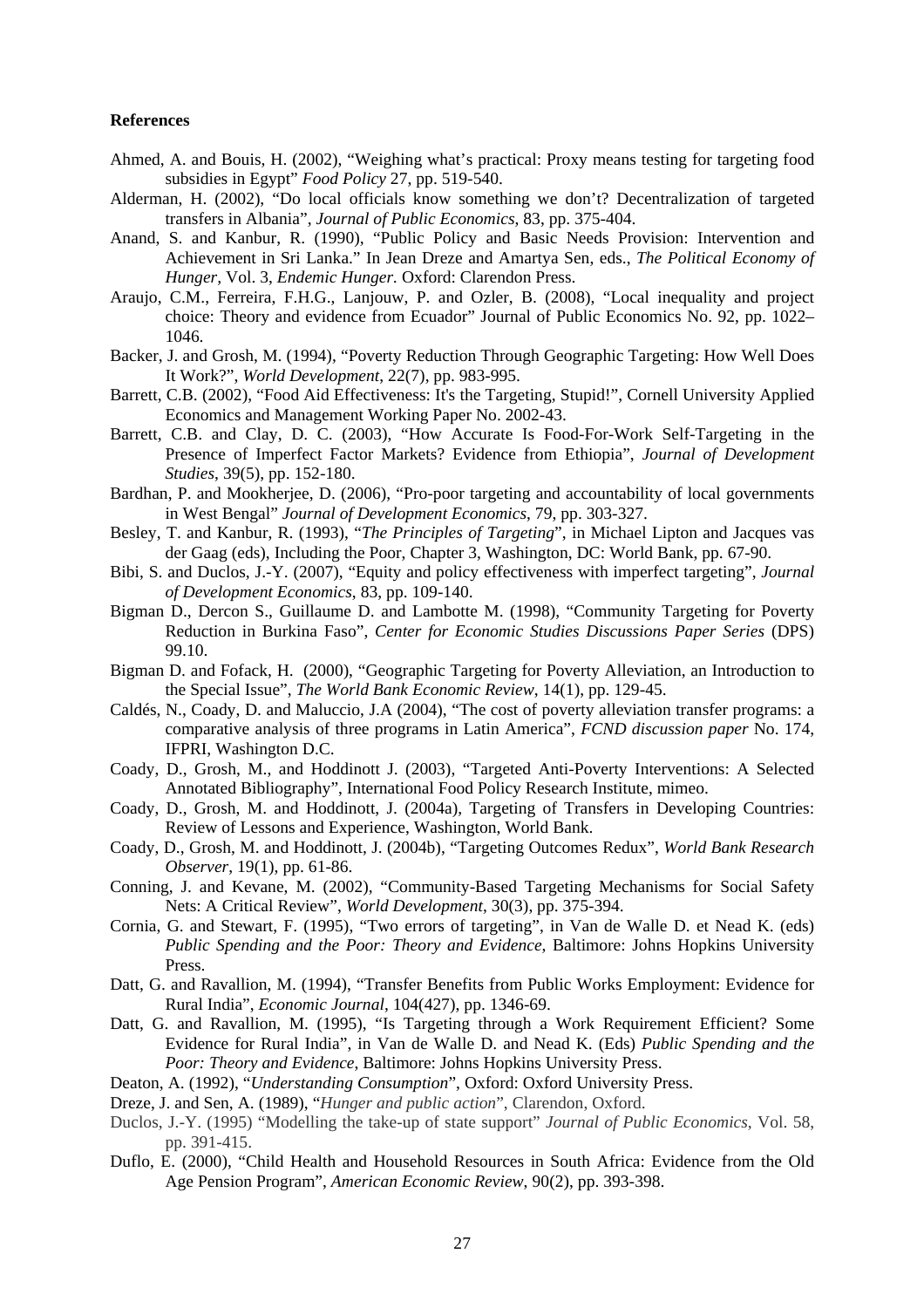- Elbers, C., Fujii, T., Lanjouw, P., Ozler, B. and Yin, W. (2004), "Poverty alleviation through geographic targeting: how much does disaggregation help?" *World Bank Policy Research Working Paper*, No. 3419.
- FAO (2003), "Targeting for Nutrition Improvement: Resources for Advancing Nutritional Well-Being", Food and Nutrition Division, FAO, Rome.
- Galasso, E. and Ravallion, M. (2005), "Decentralized targeting of an antipoverty program", *Journal of Public Economics*, 89, pp. 705-727.
- Gelbach, J, and Pritchett, L. (1997), "More for the Poor Is Less for the Poor. The Politics of Targeting", *World Bank Policy Research Working Paper* 1799.
- Grosh, M. (1994), "*Administering Targeted Social Programs in Latin America: From Platitudes to Practice*", Washington: World Bank.
- Hentschel, J., Lanjouw, J., Lanjouw, P., and Poggi, J. (1998), "Combining Census and Survey Data to Study Spatial Dimensions of Poverty", *World Bank Policy Research Working Paper* No. 1928.
- Hernandez, M., Pudney, S. and Hancock, R. (2007) "The welfare cost of means-testing: pensioner participation in income support" *Journal of Applied Econometrics*, 22, pp. 581-598.
- Kaufmann, D., Kraay, A. & Zoido-Lobatón, P. (1999) "Aggregating Governance Indicators", World Bank Policy Research Working Paper, No. 2195, Washington, D.C.
- Komives, K., Halpern, J., Foster, V. and Wodon, Q. (2005), "Water, Electricity and the Poor: Who Benefits from Utility Subsidies", Directions for Development, World Bank.
- Komives, K., Halpern, J. Foster, V., Wodon, Q. and Abdullah, R. (2007) "Utility Subsidies as Social Transfers: An Empirical Evaluation of Targeting Performance", *Development Policy Review*,  $25(6)$ .
- Lanjouw, P., Milanovic, B., and Paternostro S. (1998), "Poverty and the Economic Transition: How Do Changes in Economies of Scale Affect Poverty Rates for Different Households?" *World Bank Policy Research Working Paper*, No. 2009.
- Lavallée, E., Olivier, A., Pasquier-Doumer, L. and Robilliard, A-S. (2009) "Le ciblage des politiques de lutte contre la pauvreté: quel bilan des expériences dans les pays en développement ? " DIAL working paper DT/2009/03.
- Lipsky, M. (1980), "*Street-level bureaucracy: dilemmas of the individual in public services*", New York: Russell Sage Foundation.
- Lorge, Rogers, B. and Coates, J. (2002), "Food-based safety nets and related programs", *Social Protection Discussion Paper Series* No. 0225, World Bank.
- Moffit, R. (1983) "An economic model of welfare stigma" American Economic Review, 73, pp. 1023- 1035.
- Murgai, R., Ravallion, M. (2005), "Is a Guaranteed Living Wage a Good Antipoverty Policy?" *Policy Research Working Paper*, No. 3640.
- Ravallion, M. (1993), "Poverty Alleviation through Regional Targeting: A Case Study of Indonesia, in Braveman A., Hoff K. and Stiglitz J. (Eds) *The Economics of Rural Organization: Theory, Practice and Policy*, World Bank and Oxford University Press.
- Ravallion, M. (2004) "Competing Concepts of Inequality in the Globalization Debate", World Bank Policy Research Working Paper, No. 3243.
- Ravallion, M. (2007), "How Relevant is Targeting to the Success of an Antipoverty Program?", *World Bank Policy Research Working Paper*, No. 4385.
- Ravallion, M. (2009) "Decentralizing Eligibility for a Federal Antipoverty Program A Case Study for China, *The World Bank Economic Review*, 23(1), pp.1-30.
- Ravallion, M. and Wodon, Q. (1997), "Poor Areas or Only Poor People?", *World Bank Policy Research Working Paper*, No. 1798.
- Rawls, J. (1971), "*A Theory of Justice*", Cambridge Mass, Harvard University Press.
- Rosa, S., Leatt, A. and Hall K. (2005), "Does the Means Justify the End? Targeting the Child Support Grant", *In***:** Leatt A. & Rosa S. (Eds) *Towards a Means to Live: Targeting poverty alleviation to make children's rights real*. Cape Town: Children's Institute, University of Cape Town.
- Schady, N. (2002), "Picking the Poor: Indicators for Geographic Targeting in Peru", *Review of Income and Wealth Series*, 48(3), pp.417-33.